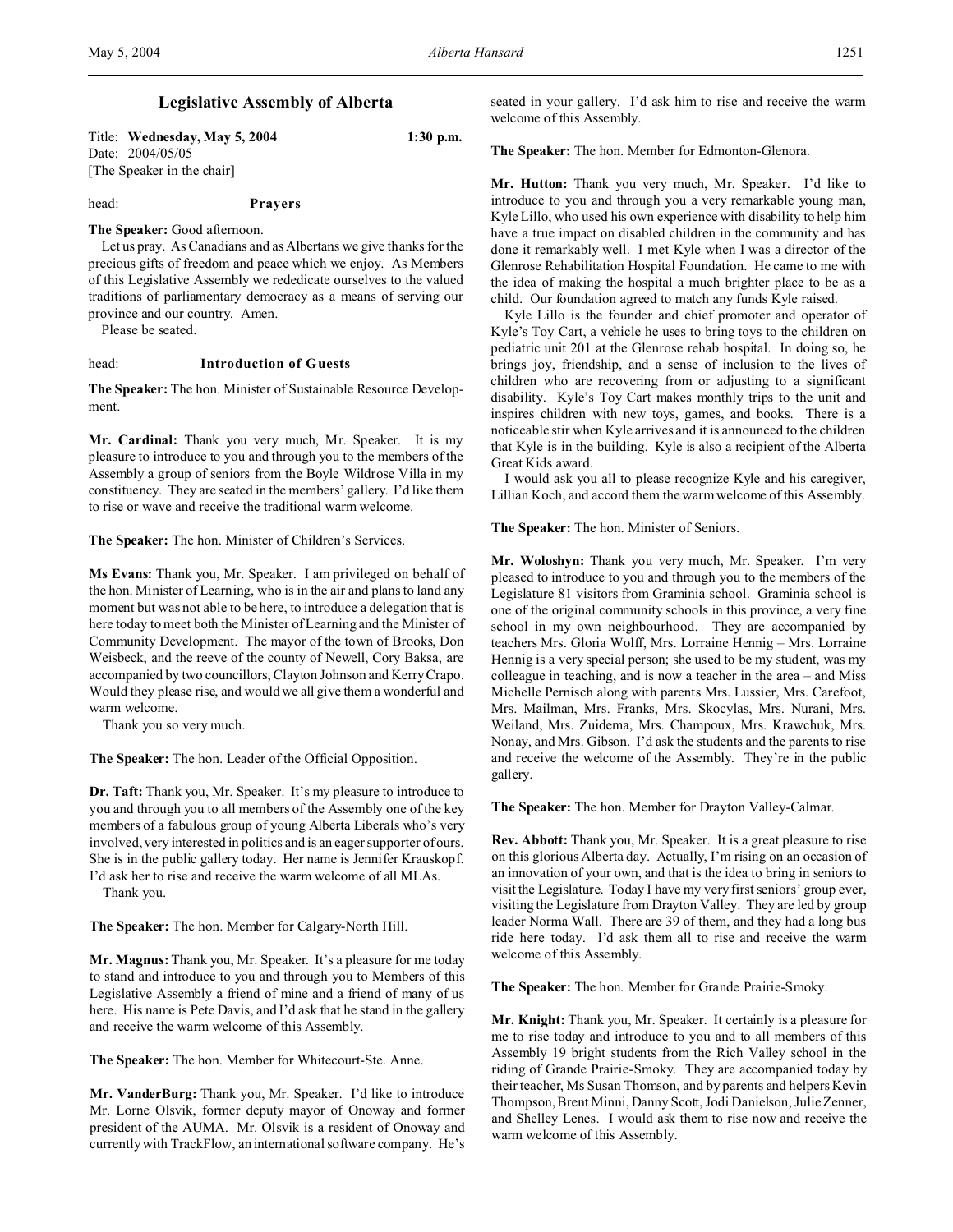**The Speaker:** The hon. Member for Edmonton-Strathcona.

**Dr. Pannu:** Thank you, Mr. Speaker. It's my distinct pleasure to introduce to you and to all members of the Assembly Mrs. Sonia Varela. Mrs. Varela is a highly respected leader in the Chilean community of Edmonton. She is a passionate advocate of human rights and social justice and regularly volunteers with Edmonton's Food Bank. She is here this afternoon to observe the proceedings of the Assembly. Sonia is seated in the public gallery, and I would now ask her to please rise and receive the warm welcome of the Assembly.

# head: **Oral Question Period**

**The Speaker:** First Official Opposition main question. The hon. Leader of the Official Opposition.

### **Automobile Insurance Reform**

**Dr. Taft:** Thanks, Mr. Speaker. The auto insurance reform plan currently before government MLAs will not save any money for 80 per cent of good, experienced drivers. That contradicts promises from the Premier himself and his Finance minister. To the Premier: given the contradictions, what are Albertans supposed to believe?

**Mr. Klein:** Mr. Speaker, what Albertans are to believe is precisely this. The regulations surrounding the government's auto insurance reforms are still working through the process. That Albertans can believe. No decisions have been made, so I can't comment on speculative media reports or speculative Liberal reports about what will or won't be approved. No decisions have been made about the detailed regulations, so it's premature to be talking about the government breaking its promise. No decision has been made.

# *1:40*

Our basic goal with auto insurance – and I'm sure the Liberals will agree with this – is to have premiums that reward good drivers and penalize poor drivers and to fairly compensate accident victims. That makes a lot of sense. My commitment that rates in Alberta will be comparable to those in other provinces still stands. Now, I don't know if it's going to be lower or higher than in Saskatchewan, but it will be comparable within, I said, \$5, \$10, \$15, \$20, and that's not unreasonable. I would add that the reforms are based on personal responsibility, and good drivers will pay competitive rates, and bad drivers will pay more.

**The Speaker:** The hon. leader.

**Dr. Taft:** Thanks, Mr. Speaker. Can Albertans have any faith in this government's auto insurance plan when the government is now trying to claim that the premium rate freeze was actually a rate decrease?

**Mr. Klein:** Mr. Speaker, I don't recall that claim ever being made, but I'll have the hon. Minister of Finance respond.

**Mrs. Nelson:** Mr. Speaker, the actions that we took in the fall as a government to protect Albertans and consumers of automobile insurance were clearly in an effort to stop the continual spiralling costs from being passed on to consumers. We put a freeze in place for those people whose premiums were being renewed from October 30 onward at the previous year's rate, so they saved dollars from the current rate that they otherwise would have had. That was the first step in protecting Albertans from the increases. Now, we weren't able to do it for those that had already had their rate increases, but they will receive a benefit this summer as the new plan comes in place.

Clearly, putting the freeze in stopped the massive increases that were taking place, and those were passed on to consumers. In fact, if some were in the mix and already had received their bill, they have since received a cheque back from their insurance company or they have received a credit on their statement or their policy was rewritten and a new one sent out to reflect the previous year's rates. So they've already experienced those savings.

# **The Speaker:** The hon. leader.

**Dr. Taft:** Thanks, Mr. Speaker. What exactly is preventing this government from introducing public auto insurance now?

**Mr. Klein:** Mr. Speaker, first of all, no one is asking for it. Secondly, I would remind the hon. Leader of the Official Opposition that it was this government that took the initiative to address the whole problem of insurance premiums. In that regard the hon. Member for Medicine Hat was assigned to do a survey and to investigate the situation and prepare a report as to what could be done without going into a socialist system, which the NDs and the Liberals so admire, and at the same time still protect consumers under a regulated system. It's as simple as that. As I said previously, we are now working through the regulations.

# **Executive Council Travel**

**Ms Blakeman:** Mr. Speaker, the Premier said that part of the trip to Fox Harb'r golf resort was reimbursed by the Tory party. A receipt provided by the Premier in the Public Accounts Committee is labelled by hand for some costs associated with Fox Harb'r. While no details are provided on what was covered, it does show almost \$1,200 being paid. My questions are to the Premier. Will the Premier now provide details and receipts for the government portion of this trip?

**Mr. Klein:** Mr. Speaker, fine. Someone, please, take the question under advisement and provide the hon. member with whatever she wants if we can find it. Please, you know, get it off my back. I mean, as I said, they're talking about Executive Council travel: 1/10,000 of 1 per cent. You would need a computer the size of this Legislative Assembly to compute what \$800 means in the scheme of the overall provincial budget, I think.

# **Mrs. Nelson:** Twenty-three billion.

**Mr. Klein:** Well, \$23 billion, \$800 – I don't know. I have no idea how to calculate that. But, my God, if all they want, if all they can think about is \$800 and that receipt, then, please, whoever is out there listening, help me with this and provide them with the information. Get them off my back.

**The Speaker:** The hon. member.

**Ms Blakeman:** Thank you very much. Again to the Premier: did the Tory party reimburse any expenses for the India trip taken in January of '04 by the Premier, the Minister of Community Development, some government MLAs, and others? Were any of those reimbursed?

**Mr. Klein:** I'm sorry. The question was: did the party pay? No. That was one hundred per cent.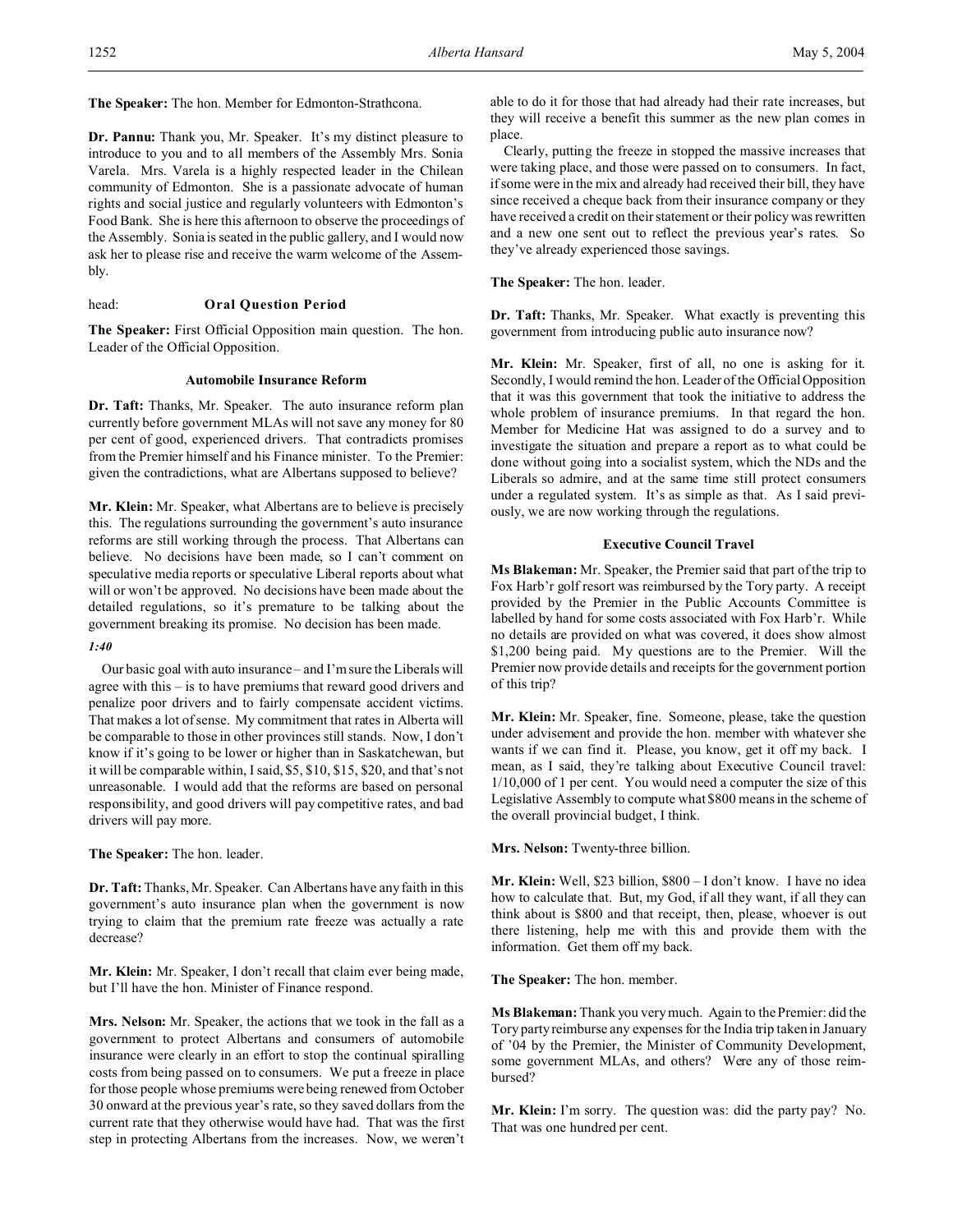Mr. Speaker, just to go back to the Fox Harb'r trip, I said earlier that that trip was part business and part vacation. I was invited to the event by Ron Joyce, the former CEO of Tim Hortons, and attended in my role as Premier. Other Premiers were invited as well. I don't know if any others attended. I can't recall. I had the chance to meet with business leaders, as I say, from around North America and promote Alberta.

I also used the trip to play some golf. That's why roughly half of the \$2,500 tab was paid back by the party on my behalf. Right? It didn't cost taxpayers. That's the \$1,200, roughly, that the hon. member refers to. Peter Elzinga, my former chief of staff, paid approximately \$1,200 personally and then obtained reimbursement from the party. A record of that payment is available from my communications staff, and I understand that they do have a record of that payment.

I know that previously it had been reported that the party paid up to \$2,000 of the \$2,500 tab. That's what I was advised. However, unfortunately, that was an error that wasn't noticed until last week when we went back to the 2002 financial records. But I believe that overall the half-and-half payment set-up accurately reflects the mixed business/personal nature of the Fox Harb'r trip.

Now, Mr. Speaker, I will say this as well. As I was travelling to Nova Scotia anyway for a Premiers' Conference, there were no additional airplane costs incurred as a result of the Fox Harb'r stopover in that it's on the way to Halifax. It's about, I think, one hour by car and maybe 15 minutes by airplane from Halifax, so it was on the way. We flew over it, so we stopped. There might have been additional costs relative to landing the plane and the gas used in taking off. Now, if they want that, we'll try and figure that out too.

**The Speaker:** The hon. member.

**Ms Blakeman:** Thank you. Again to the Premier: did the Tory party reimburse any expenses for the trip to Mexico in September of 2002 taken by various members of Executive Council?

**Mr. Klein:** No.

**The Speaker:** The third Official Opposition main question. The hon. Member for Edmonton-Riverview.

# **Requests for Information**

**Dr. Taft:** Thank you, Mr. Speaker. Last Thursday the Liberal opposition made an appointment for the next day to view publicly available flight manifests for government aircraft for 2000 to 2003. The Premier has since admitted that he was phoned by his staff that Thursday evening and informed of our appointment. The next morning our appointment was cancelled on us, and the manifests were suddenly classified under the so-called freedom of information laws. To the Premier: will the Premier admit that this is blatant political interference in the due process of government?

**Mr. Klein:** No. What I will admit is that the approach the Liberals took was blatant political grandstanding. Was blatant political grandstanding.

Mr. Speaker, as I said in the media scrum yesterday – and this hon. member knows because he was there. He attends every scrum along with his little researcher.

**Mr. MacDonald:** He's bigger than you.

*1:50*

**The Speaker:** The hon. Premier has the floor. He can continue.

**Mr. Klein:** Mr. Speaker, as I pointed out yesterday in the scrum, Mr. and Mrs. Grundy or Martha and Henry, normal Albertans, don't appear at the government hangar requesting 10 years' worth of documents, manifests, some 12,000 different documents, don't request the use and the tying up of over 50 hours of public service employee or employees' time, doesn't arrive decorated with a microphone, with a bevy of media. So I suspect that there was some media grandstanding going on.

**Dr. Taft:** To the Premier: is the Premier routinely informed by his staff of information requests from the Liberal opposition and the media?

**Mr. Klein:** Not routinely. Sometimes. Although I suspect that many FOIP requests are from the Liberals or from the media, FOIP requests are kept confidential. You can tell by the questions that are being asked that Martha and Henry or Mr. and Mrs. Grundy are not asking those questions, because when you listen to the questions and the kind of information they're seeking, you say: "Gosh, this sounds like a request from the Liberals or the media. I wonder who's trolling, who's casting. I'm sure it's not Martha and Henry."

**The Speaker:** The hon. leader.

**Dr. Taft:** Thank you, Mr. Speaker. Is informing the Premier of information requests from the opposition and the media part of this government's surveillance system of information requests?

**Mr. Klein:** Mr. Speaker, as far as I know, we are not spooky. No. This is a democracy, and we don't set up surveillance systems. Maybe the Libs  $do - I don't know - but we don't have a snoop$ squad. No. The answer is no.

**The Speaker:** The hon. leader of the third party, followed by the hon. Member for Calgary-Currie.

### **Education Funding**

**Dr. Pannu:** Thank you, Mr. Speaker. Two weeks ago during estimates debates I urged the Minister of Learning to make public the funding profile for all school boards and charter schools in the province. Now that that has happened, school board after school board is saying that these numbers can mean no new teachers, zero reduction in class sizes; in other words, no implementation of the Learning Commission's recommendations. My questions are to the Minister of Learning. Given that school boards like Edmonton public, Red Deer public, and Elk Island are all saying that the increases are much smaller than claimed and won't allow them to hire more teachers or reduce class sizes, what actions will the minister take to address these concerns?

**The Speaker:** The hon. minister.

**Dr. Oberg:** Thank you very much, Mr. Speaker. Just for the record I do want to put in what Edmonton public received. Edmonton public received a 5 per cent increase from last budget to this budget. They received \$22 million more this budget over last budget. When it comes to the interim funding that was put in in November, we added in another \$7 million. In this budget alone – this budget alone – \$16 million more went to Edmonton public. We have to recognize that Edmonton public is predicting a decline in their enrolment. They have \$16 million more to spend for fewer students.

**The Speaker:** The hon. leader.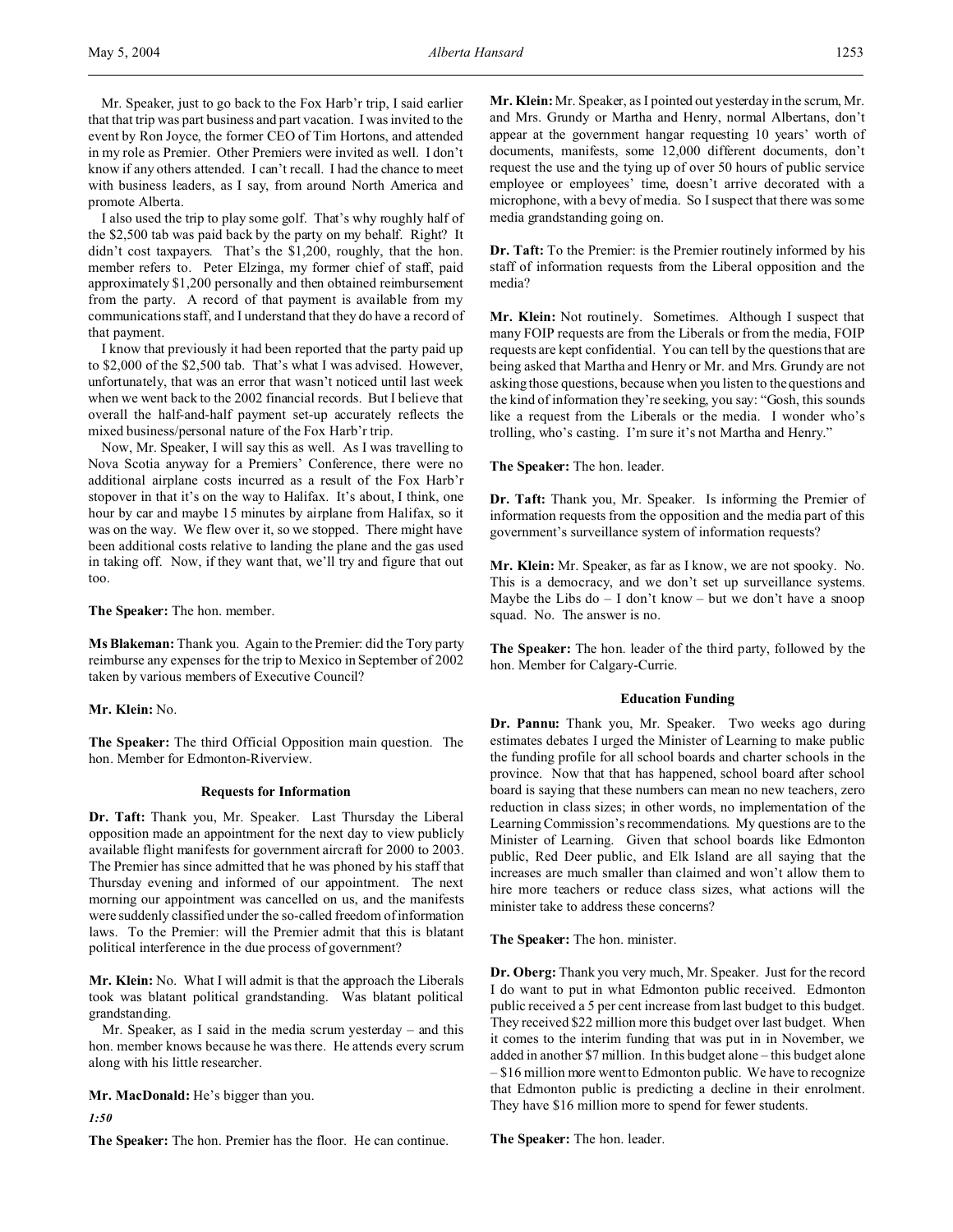**Dr. Pannu:** Thank you, Mr. Speaker. To the same minister: what does the minister have to say to the trustees of Red Deer public when they state in a resolution adopted unanimously that the increase in next year's budget will make it difficult to maintain existing programs and staffing, let alone implement the recommendations of the Learning Commission?

**The Speaker:** The hon. minister.

**Dr. Oberg:** Thank you very much, Mr. Speaker. Assuming that there is no enrolment change in Red Deer public, their budget will have gone up 4.8 per cent last year to this year. Their budget will have gone up about \$2.6 million. Given that \$1.1 million was given to them in November of this year, they will have \$1.6 million on top of the \$1.1 million to hire teachers, to do what that school board sees as their priorities. Red Deer public, for example, has decided that they will go to full-day kindergarten, so they have put their funds into full-day kindergarten. They have gone up \$2.6 million. On this side of the House \$2.6 million is still a lot of money.

**Dr. Pannu:** My final supplemental, Mr. Speaker, to the same minister: how can the school boards honour the minister's own commitment and implement the Learning Commission's recommendations by reducing class sizes when the budget increases they are getting will be barely enough to cover inflation, let alone improve classroom conditions by reducing class size?

**Dr. Oberg:** Mr. Speaker, the day when \$250 million is not enough, the day when \$250 million is just seen as a drop in the bucket is a sad day for Alberta. Two hundred and fifty million dollars, taxpayers' dollars, is still a tremendous amount of money, and that's something that everyone in this Legislature needs to remember.

# **Access to Motor Vehicle Information Database**

**Mr. Lord:**Mr. Speaker, my constituents and indeed many Albertans are very concerned about reports that the War Amps organization is going to be denied access to motor vehicle information. My questions are for the Minister of Government Services. Could the minister inform this Assembly what his department is doing to ensure that the War Amps organization is going to be able to continue their very worthwhile operations in Alberta?

**Mr. Coutts:** Well, first of all, Mr. Speaker, let us say one thing. The War Amps organization is a very credible organization that really helps and assists young people not only in this province but across this great nation of ours with prostheses, and they do that by getting donations for the very valuable key tag service that they've provided for a number of years.

Charitable organizations have not been able to get access to the motor vehicle database, but about a year ago I met with War Amps, and they were able to convince me that they were a special case from the service that they provided.

What we did at that particular time was we made a special exemption, which was basically a compromise, for War Amps to gain access and retain access to the motor vehicle database for a period of two years. They can take the names and the addresses of Albertans who have successful drivers' licences and people who would benefit from the key tag service that War Amps has, and they would be able to put that in their database for the next two years. As a matter of fact, we're working today with War Amps on developing a form of consent. The form of consent would then be added to their database after the year 2006. We're staying within the privacy concerns of Albertans and protecting that.

Mr. Speaker, War Amps has not been denied access to the motor vehicle database.

**Mr. Lord:** Mr. Speaker, again to the same minister: could the minister explain why Impark and other private-sector parking companies will be allowed access to the motor vehicle information database?

**Mr. Coutts:** Mr. Speaker, I want to clarify that Impark will continue to be denied access to the driver information because of customer complaints, and an investigation continues into those customer complaints and the practices that Impark used in violating the Fair Trading Act. Other private parking companies will be granted motor vehicle information only on the basis of implied consent, and that is by posting clear parking lot signage on the consequences of illegal parking. Names and addresses will only be released if  $-$  if  $-$  proof of payment is not displayed in accordance with the posted instructions. These restrictions will ensure that consumers, customers who park in those lots, are clear on the terms and the conditions on the parking there. If they agree to park there, they are consenting to those consequences if they do not abide by those terms. We will continue to audit private parking companies and to make sure that their requests for information comply with the terms of the contract.

# *2:00*

**Mr. Lord:** My final question, Mr. Speaker, again for the same minister. I'm wondering if he could explain to this Assembly what his department is doing to address concerns by private investigators who are also concerned that they'll be put out of business if they can't access this database.

**Mr. Coutts:** Mr. Speaker, it's not only War Amps and not only private parking companies and public parking companies that get this kind of information, but we're working with all stakeholders across this province to make this transition easier and to ensure that there's compliance with these new, tougher regulations that were asked for by the Privacy Commissioner and the Auditor General.

Private investigators do a great deal of work for clients, such as banks and lawyers and insurance companies, and all they'll need to do is get consent from their customers in the event that their motor vehicle information is needed. That's the operative word. We're only going to give out information for purposes of that company to do business.

Banks and insurance companieswhohire private investigators will have to ensure that the investigator has been approved by my department and licensed by the Alberta Solicitor General. We have made arrangements to release information to the bank or to the insurance company for use by that investigator working on their behalf.

To conclude, these scenarios are as much of the information that is available and needed for the motor vehicle related incident or if it is needed for a court proceeding.

# **Automobile Insurance Reform** *(continued)*

**Mr. MacDonald:** Because this government would rather fly than drive, they are completely out of touch with Alberta drivers. The backgrounder released with last November's announcement about auto insurance reform stated that "age, sex and marital status will no longer be factors in setting premiums." My first question is to the Premier. Is it true that this government is going to break this commitment and will in fact allow discrimination to continue on the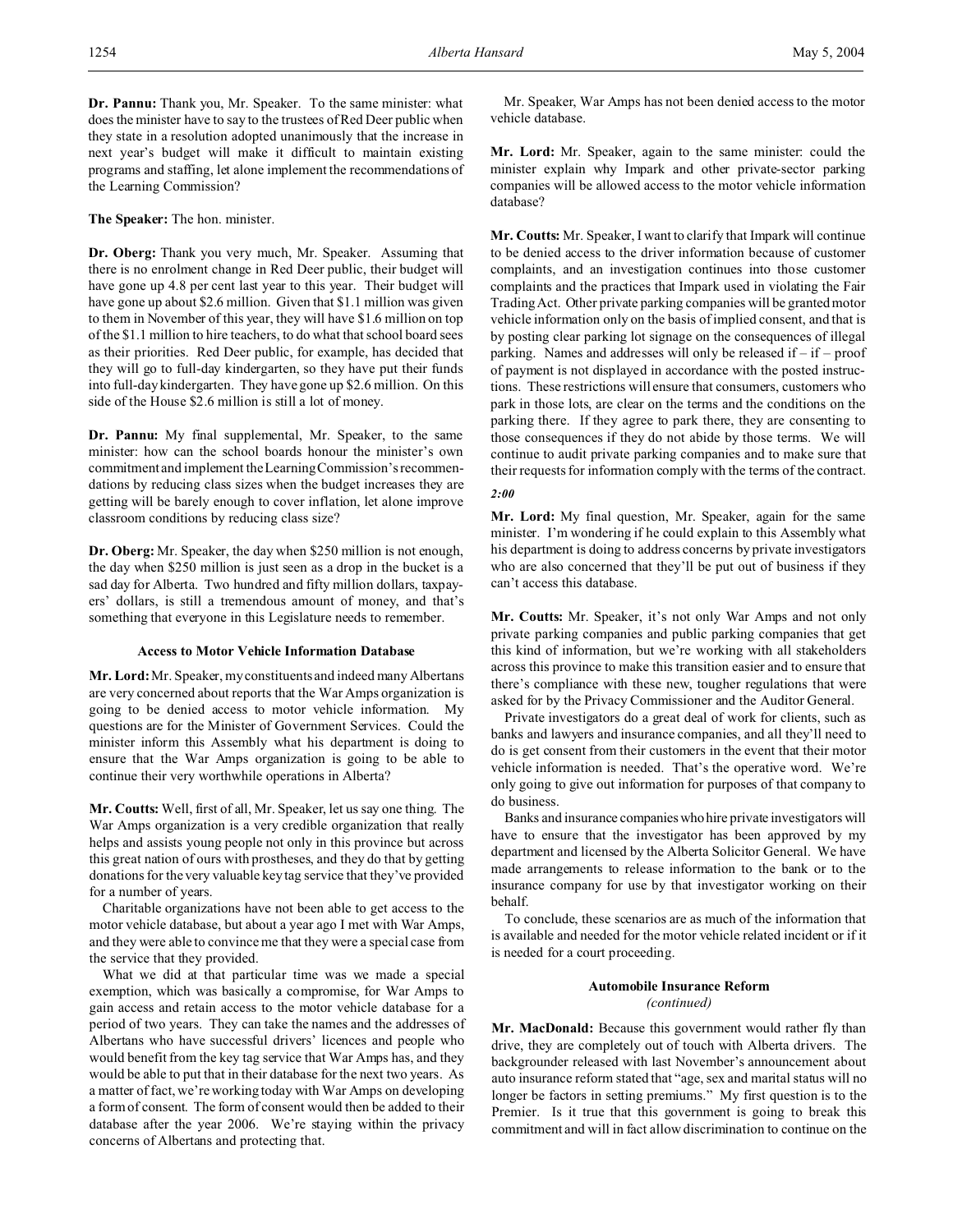basis of age, sex, and marital status when setting auto insurance premiums?

**Mr. Klein:** Mr. Speaker, quite the contrary. I'll have the hon. Minister of Finance respond.

My directions and certainly caucus's agreement were quite clear relative to the fundamental policy surrounding this issue, and that is that we want to end the discrimination for young good drivers who happen to be male and older male drivers. We want to end that discrimination – that's what the legislation is all about – and at the same time to make sure that those who are injured are fairly compensated.

**Mrs. Nelson:** Well, Mr. Speaker, the only discrimination that will be brought into play in this new reform package, quite frankly, is the difference between a good driver and a bad driver. Then there will be discrimination. If you're a good driver, you're rewarded. If you're a bad driver, you're going to be penalized.

**Mr. MacDonald:** Edmonton drivers are going to be discriminated against.

Now to the Minister of Finance: is the government planning on setting maximum base premiums so high that insurance companies will be able to continue to use all the discriminating factors they use now?

**Mrs. Nelson:** Well, Mr. Speaker, the actuarial assessment that has been in place for a long time has been based on regions within the province. Clearly, under this package it has shown that there has been a difference between the rural communities and the two major centres. That has been based on experience, the driving experience and the claims experience, within those jurisdictions. As the major centres become more equal, their driving experience, we assume, will follow suit, and we will see parity between them.

**Mr. MacDonald:** Again to the Premier: will the Premier admit that, yet again, this government's auto insurance plan or their proposals will have so many loopholes that once it's introduced, most Alberta drivers will be no better off than they are today, that in fact many will be worse off as a result of your tinkering with our auto insurance premiums?

**Mr. Klein:** Mr. Speaker, again, I would remind the hon. member that they wouldn't even have an issue had we not created the issue to address a serious problem that involved discrimination against young male good drivers and older male good drivers. We want to end that discrimination.

I can't for the life of me see what they are upset about or why they are questioning these motives. These motives are good. You know, there's always difficulty with regulations and to make them as tight and as firm as we possibly can. What we're working through right now is the regulatory aspect of the legislation and the policy.

Mr. Speaker, I don't know; maybe the hon. member can answer this question. In areas where they do have state or socialist insurance, I don't know if one area, Regina for instance, pays the same as a driver in Saskatoon. I don't know that for sure. Perhaps the hon. member can enlighten me, or maybe I'll find it on the web, hopefully. Maybe he can enlighten me too. I don't know.

# **Animal Disease Surveillance**

**Mr. Snelgrove:** Mr. Speaker, much attention has been given to the border opening for products from livestock under 30 months of age.

Most producers are able to provide documentation as to the birthdate of their animals, some as accurately as purebred registration certificates, only to find that the 30-month age criteria is irrelevant and that the actual benchmark is the appearance of the animal's third tooth. Many animals develop this tooth as early as 24 months. My question is to the Minister of Agriculture, Food and Rural Development. Was the Alberta government involved in the determination of this criteria, and why do they continue to use the 30-month terminology?

**Mrs. McClellan:** Mr. Speaker, the use of the third tooth to determine the approximate age of the animal is an international agreement, part of animal disease surveillance. It is accepted internationally and endorsed in Canada by the Canadian Food Inspection Agency, so directly we did not have any input into developing this. However, we have accepted it as an international standard.

One of the difficulties is that you have differing standards around the world. You have different ways of documenting age of animals, and this is seen as consistent. There's a second method you can use, and it's called ossification, but in that case the animal has to be slaughtered or dead.

Mr. Speaker, there's no question that this tooth can vary in its eruption in different ages of animal, but it is the most practical method we have. We call it denturing or mouthing of animals. It's not new.

I just want to point out to the hon. member and to all hon. members that there are two reasons that you use this. One is that under that age you do not have to remove the specified risk materials, so you want to know the age of the animal because over 30 months there is a removal of SRMs. The second thing is that we cannot export the meat from an animal over 30 months, so we have to have a way of determining an age that is accepted by our international buyers.

# **The Speaker:** The hon. member.

**Mr. Snelgrove:** Thank you, Mr. Speaker. To the same minister: given that many producers find after the fact that their product has been hugely discounted by the packers under the premise of the mature designation, even in cases where the meat is sold in Canada and grades triple A, what process is available to the producers to guarantee that the packing houses are not simply using the mature designation to rip off the producer and, ultimately, the consumer?

**Mrs. McClellan:** Well, Mr. Speaker, every producer that brings an animal into the market wants to make sure that they're getting the most value out of that animal, but grade of that animal and dentition, or the third tooth, are not related in any way. Although it's unlikely that you would get an over-30-month animal grading triple A, it is not that age that determines the grade of the carcass. The packer uses that, if they are a federally inspected packer, to do two things, as I indicated. They know they can export that meat into the international marketplace, and they also know that they do not have to remove the specified risk materials.

# *2:10*

Mr. Speaker, it's important to understand that the seller and the buyer will determine what you get back. I mean, if you take an animal in to market and you're dissatisfied with the grade or the price, you take that up with the person who's purchasing it. But there is no question that some processors, especially large packers that are killing many animals a day, may charge a producer for bringing in an animal that's over 30 months in a group because they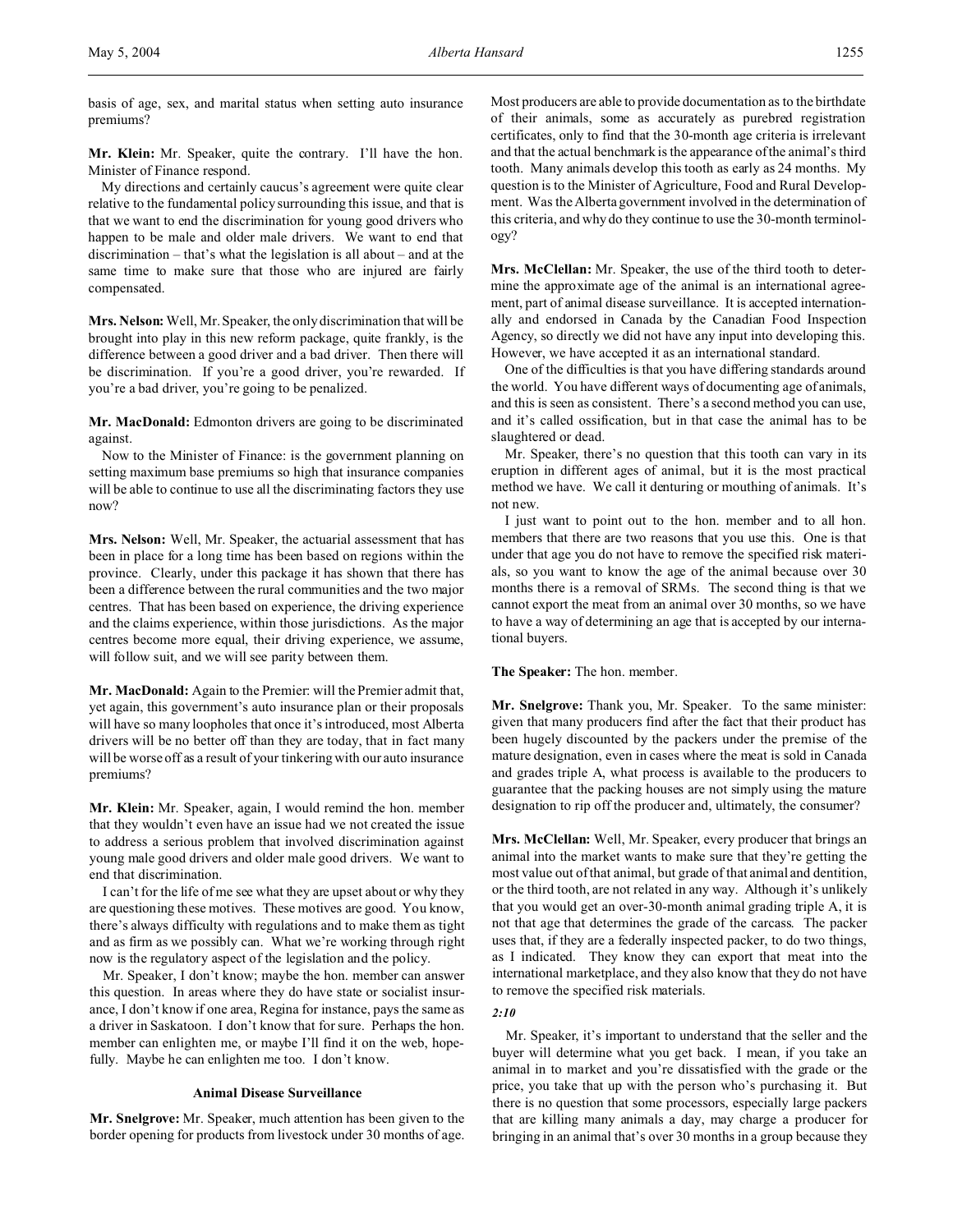have to segregate that animal, and there can be additional costs.

Mr. Speaker, the grading of that carcass and the dentition work that's done to determine the age of the animal for removal of SRMs or export are not related in any way.

**The Speaker:** The hon. member?

The hon. Member for Edmonton-Mill Woods, followed by the hon. Member for Calgary-Cross.

# **Education Funding**

### *(continued)*

**Dr. Massey:** Thank you, Mr. Speaker. For many school boards there will be no reduction in class sizes and there'll be no progress on the Learning Commission recommendations with respect to class size this September. In fact, in some urban and suburban districts class size will likely increase. My questions are to the Minister of Learning. How much money was allocated in the budget specifically for the commission's class size recommendations?

**Dr. Oberg:** Mr. Speaker, this is déjà vu all over again. In the Commission on Learning there were two issues that were looked at, and, as I've said in this House before, they were essentially contradicting ideas. One idea was the whole issue of class size where they put in class size numbers that we have agreed to. What they said on the second side of things is that we should institute the funding formula.

The funding formula gives the school boards the ultimate flexibility. In all fairness, the school boards have the ability to use 95 per cent of the dollars that they will receive as they see fit. There is 5 per cent that is left over that is targeted for the Alberta initiative for school improvement, the SuperNet, and student health.

Mr. Speaker, in direct response to the hon. member's question, as you can tell by my explanation, there was no money that was put directly to class size. There was, however, \$250 million that was given to schools, basic K to 12 education. Of that, \$192 million went directly to school boards. The majority of the other \$58 million went for increases in teachers' pensions, and the second thing was increases to the curriculum, where we're working on bigger and better curriculums.

So in direct response to that, there has been the potential for \$192 million to go to class size if that's the school board's priority.

# **The Speaker:** The hon. member.

**Dr. Massey:** Thank you, Mr. Speaker. That's absolutely wrong. The question is to the minister. Given salary grid cost increases close to 2 per cent, inflation, and the arbitrated settlement, how with an average 5 per cent increase does the government expect urban and suburban school boards to begin reducing class sizes?

**Dr. Oberg:** This is quite unbelievable. A 5 per cent increase in education in Alberta is not heard of anywhere else in Canada. British Columbia: zero – zero – per cent for three years. Saskatchewan: probably looking at a decrease in education funding. Mr. Speaker, in this province our government gave \$250 million to the K to 12 education system, which is an absolutely huge amount. Not only did we give \$250 million; we have budgeted \$650 million over three years for the basic K to 12 education system.

**The Speaker:** The hon. member.

**Dr. Massey:** Thank you, Mr. Speaker. If the money is adequate,

why has this minister in this letter made a crude attempt to muzzle school boards should they speak out on this issue?

**Dr. Oberg:** Mr. Speaker, I'm not aware of what letter the hon. member was talking about. I would assume that it is a letter that went to school boards clarifying the actual amount of dollars that they received, and I will give you an example. In the Assembly this week the hon. Member for Red Deer-West, I believe – Red Deer-North; directions were never my strong point – asked me a specific question about this, and what the school board had done is stated that, yes, there was \$330,000 or thereabouts put into aboriginal education. There was another \$230,000 or \$240,000 that was put into special-needs education.

Mr. Speaker, what the school board forgot to say is that those funds are flexible. There is nothing tied to those funds. In essence, they can use those funds however they see fit, and that's what we expect school boards to do.

### **Global Telehealth Technology**

**Mrs. Fritz:** Mr. Speaker, health care is being reformed already by rapid changes in telecommunications. I understand that a respectable hospital in Boston is sending its X-rays and radiological films to India for reading and diagnosis. I also understand that that cost is approximately \$10 U.S. in India as compared to \$150 U.S. in Boston to read that same film. Apparently, this saves not only money but time for the patient. So my question today is for the minister of health. Is your department giving consideration to using telecommunication to access services outside of Canada for radiological diagnosis in order to save time and cost in patient care?

**Mr. Mar:** Mr. Speaker, Alberta's health system already does make effective and efficient use of information technology in sending and reading radiology images from remote locations. We have one of the most extensive telehealth systems in the world. We have some 25 teleradiology sites here in the province, and through that, we are able to send X-rays and ultrasounds and other diagnostic images from remote locations in the province for reading in major centres such as here in the city of Edmonton or in the city of Calgary.

Mr. Speaker, we do not send any of these out of province at this time, but I think that in looking at the applications, the hon. member raises an issue that ought to be looked at. I think that the key issue, though, is that we must ensure that the standard of care, in this case the standards of reading films or X-rays, would have to be maintained. I'm not familiar enough with what the results of those readings would be in other jurisdictions. I've tried my best to verify the place where this practice takes place. I've been advised of it, but I cannot confirm which facility in Massachusetts is using this, nor can I confirm the price differential between the reading of films in Boston versus reading them in another jurisdiction.

**The Speaker:** The hon. member.

**Mrs. Fritz:** Thank you, Mr. Speaker. Further to that, then, I'm wondering if the minister's department is using health care providers outside of Canada for any patient services.

**Mr. Mar:** Mr. Speaker, we do spend a small amount of money in seeking services that are not available here in Alberta and in some cases not available in Canada. There are certain lab results that are very sophisticated that we do not have the volumes with which we can do them here in this province. Certain genetic tests, for example, we do send out of country to the United States. The total cost of that is in the magnitude of \$100,000.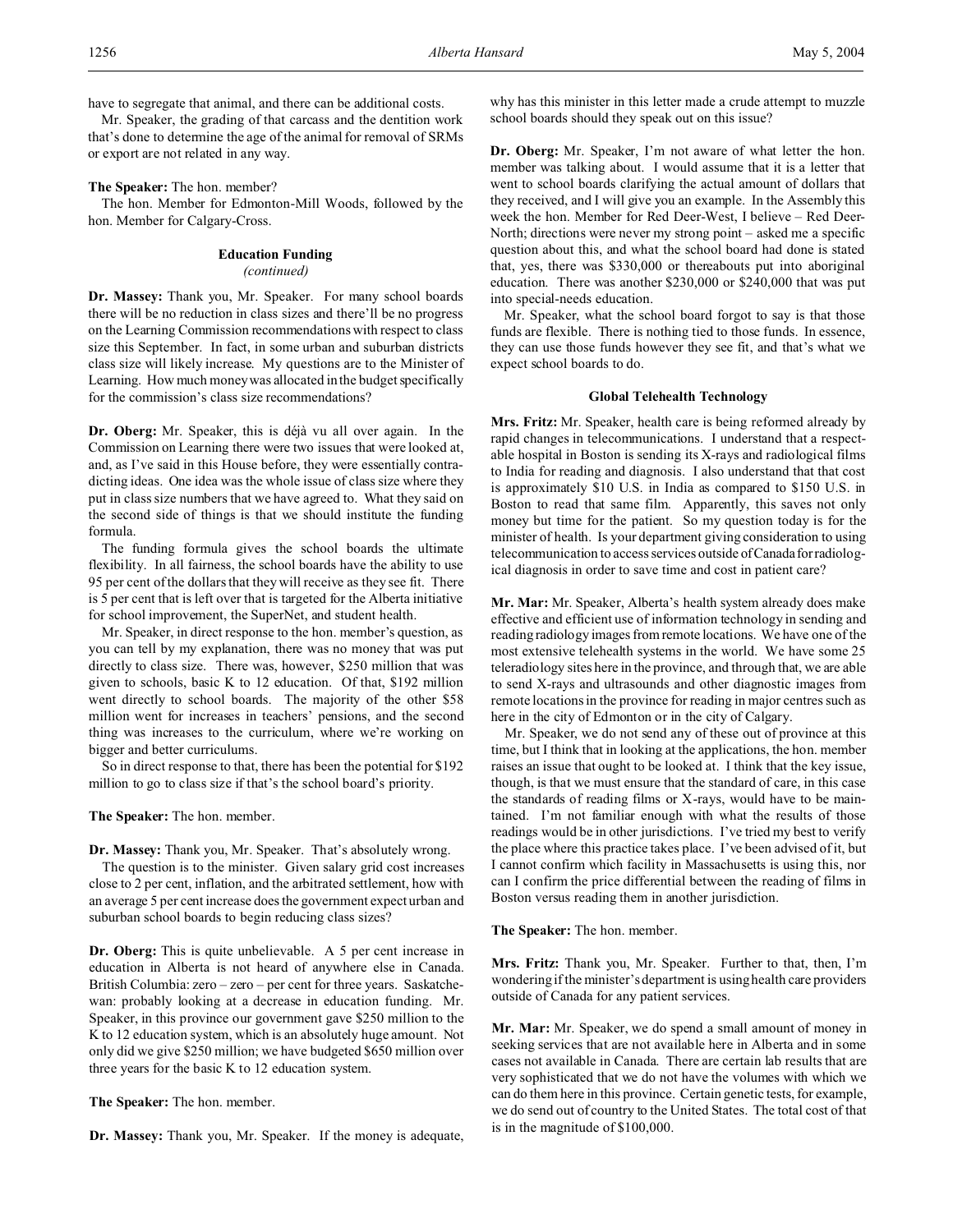So the answer is yes. We do rely upon out-of-country services, practitioners. We always need to satisfy ourselves that the service is not available in Alberta and that it is of a recognized high-quality calibre of service.

**The Speaker:** The hon. member.

**Mrs. Fritz:** Thank you, Mr. Speaker. My final supplemental is to the same minister. Does your department or any of the RHAs have policies in place to ensure – and not just to consider but to ensure – that Canadian standards are met when buying patient services in a global market where the costs are lower?

*2:20*

**Mr. Mar:** Mr. Speaker, I think it is of primary consideration that we maintain very high standards in our delivery of service. So if a service is available through some other means that is less expensive, we would not do that at the cost of decreased quality of service.

# **Calgary Ring Road**

**Mr. Bonner:** Mr. Speaker, on more than one occasion the Premier has suggested that tolls might be implemented to cover the cost of the future southwest leg of the Calgary ring road. The Alberta Transportation news release, however, makes no mention of any tolls. My questions today are to the Minister of Transportation. Can Calgarians look forward to paying a toll on a future southwest Calgary ring road?

**Mr. Stelmach:** Mr. Speaker, the hon. member is referring to a question that came from the media at the signing of the agreement in principle that will eventually transfer land from Tsuu T'ina nation to the Crown of Alberta for the purpose of a ring road. The question was: will this road be tolled? The reply by the Premier was: we're looking at all kinds of options. There are some policies tied to tolls, and with a toll you must have an alternate route. If you are going to toll a new road, you must have another road that provides the same type of service. That was further to the Premier's comments at that particular time.

**Mr. Bonner:** To the same minister, Mr. Speaker: given that this ministry is considering implementing tolls for this ring road, is it also considering making this a P3 project?

**Mr. Stelmach:** Mr. Speaker, in this Assembly I did mention that if our inaugural project, being the southeast leg of the Anthony Henday in the city of Edmonton, works well, if it brings savings to the provincial taxpayer, we will certainly look at that option for further development of the ring roads in Alberta.

**Mr. Bonner:** To the same minister: has the government shifted its policy on tolls, and will it now begin to implement tolls on new highways constructed in the province?

**Mr. Stelmach:** Mr. Speaker, no. There have been no policy changes. We always had a policy, as long as I was minister of this department, that tolls could not be implemented unless there was an alternate route.

Also, tolls on roads don't particularly work in every instance and every application. There has to be a significant amount of traffic on that particular road to pay for the construction and the maintenance of that road in the future. I don't know how much traffic will be in the southwest, but on the other roads that we're looking at in terms of the ring road, we'd probably only cover about a third of the cost, and then once you subtract the collection costs, it decreases the revenue even further.

**The Speaker:** The hon. Member for Edmonton-Highlands, followed by the hon. Member for Peace River.

# **Health Care Reform**

**Mr. Mason:** Thank you very much, Mr. Speaker. As set out in an Ottawa speech by the Minister of Health and Wellness yesterday, the Tory government's vision is a bleak one of a stripped-down public health care system that only protects Albertans against catastrophic health costs. This is the very opposite of our national vision of a comprehensive public health insurance system that covers all health services. Far from being a Cadillac, this government's vision is one of an old beater sitting up on blocks in the yard. My question is to the Minister of Health and Wellness. Why is the minister outlining a vision of health reform that, far from being the original vision of medicare, takes us back to the bad old days before medicare?

**Mr. Mar:** Mr. Speaker, I wish to correct the hon. member on most if not all of the content of his preamble. The reality is that when medicare was first introduced in the province of Saskatchewan, Tommy Douglas – and I know that he has read extensively on matters that Premier Douglas had spoken about – contemplated that medicare would be about hospital care and physician care.

I don't want anybody to be left with the impression that the hon. member would leave, that we're trying to strip down medicare to its bare basics, but we do have to return to what its original roots were and what the original principles were. The reality is that many of the things that we do in the health care system today could never have been contemplated by the founders of medicare 40 years ago. There are things that we can do today that were not even available five or 10 years ago.

Our point as a government is that we need to reform our system because it's not sustainable. There are those who will say that it's sustainable because expressed as a percentage of gross domestic product, it hasn't really changed. Well, gross domestic product isn't like money in the bank that you can spend; revenue is.

Mr. Speaker, here is the stark reality across Canada: 8 to 10 per cent is how much health care has been increasing in provinces across this country each year for the last 10 years. Revenues over the same period of time have grown 2 to 4 per cent. So something has got to give. That's why it's not just the provincial government of Alberta that's interested in reform of the health care system. It's the reason why a New Democrat government in Saskatchewan would commission Ken Fyke to do a report for them. It's the reason why the Claire report was produced in the province of Quebec. It's why similar reports have been done in British Columbia and Atlantic Canada.

Mr. Speaker, we're doing our very, very best to ensure that we remain true to the original principles set out in medicare and still reform the system. We don't deliver health care the same way that we did 40 years ago. Our public policy and the structures in which we deliver it must therefore change. It must keep pace with medical technology and drugs and other things that are being done today that were never even contemplated 40 years ago.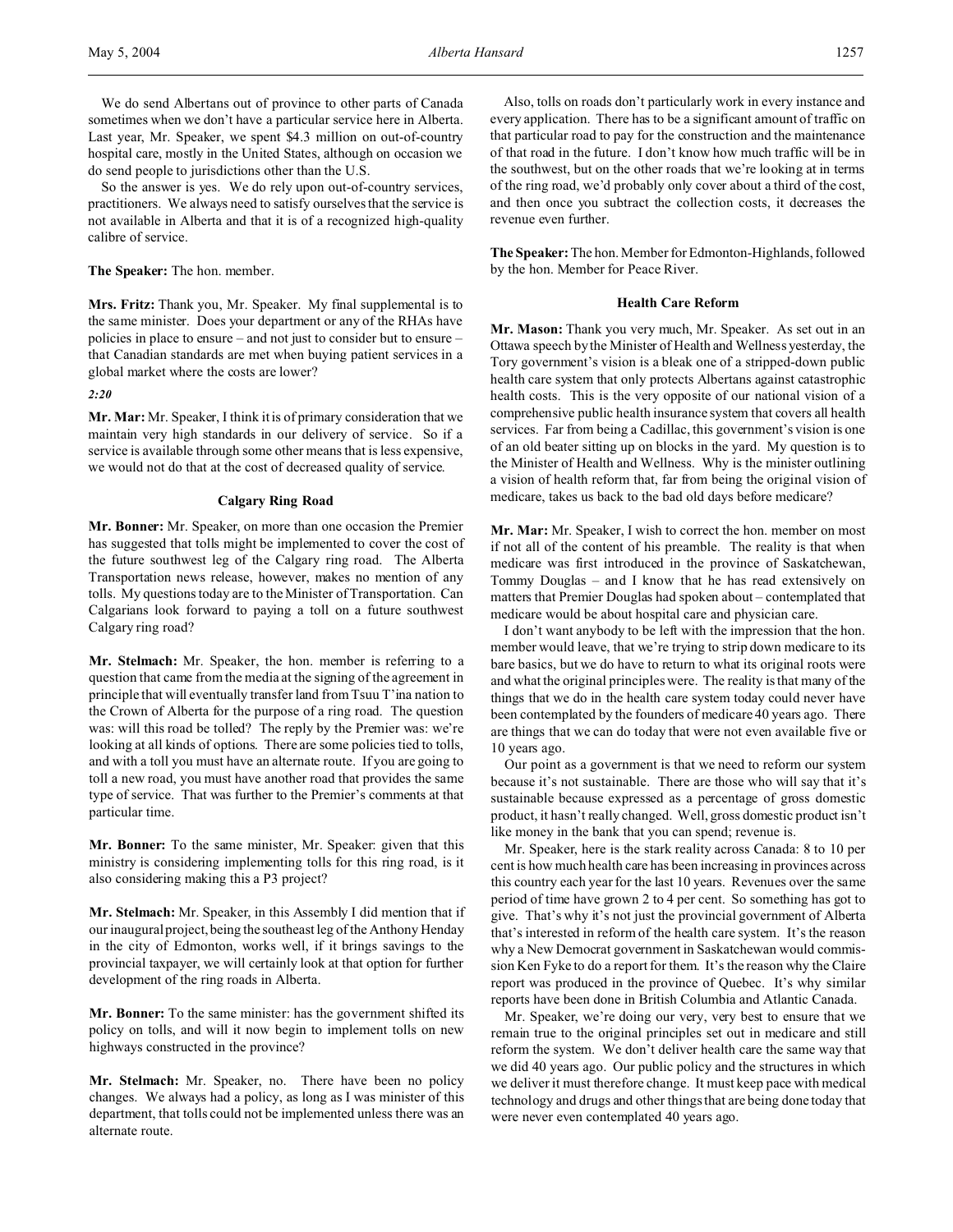**The Speaker:** The hon. member.

**Mr. Mason:** Thank you very much, Mr. Speaker. Well, given that the minister's speech says, "It will be a system that provides core services in the original spirit of medicare," will the minister now define for this House very broadly what core services he has in mind?

**Mr. Mar:** Mr. Speaker, that is the subject matter of our discussions right now in preparing a document that we can place before the Alberta public before the end of June. That's been the commitment of the Premier of this province and ours. I think that looking at how services are delivered in other jurisdictions will provide us with some demonstration of how things might be different and how they can change effectively.

I think that the hon. member would be well served to learn about health care systems in other parts of the world, and I think that one of the great difficulties is that he and other people like his supporters would only look to the United States and say: our choices are the United States or Canada. Our choices are not nearly so stark. We have a broad range of choices.

So we will look at other health care systems throughout the world, and we will come back with the best solutions that we can find that would be applicable to Alberta within the spirit and the principles of the Canada Health Act and its original principles.

# **The Speaker:** The hon. member.

**Mr. Mason:** Thank you very much, Mr. Speaker. Well, given that the minister's speech says, "No one should face financial hardship because of catastrophic illness or injury," can the minister tell the House just when people should face financial hardship in our health care system?

**Mr. Mar:** Mr. Speaker, I think it's very rare that an NDP member of the Legislature would quote a Conservative minister of health. But I think the principle would be well understood by most Albertans that there should not be catastrophic health suffered by an individual that results in a catastrophic financial burden. That's exactly what Tommy Douglas talked about on the floor of the Saskatchewan Legislature in 1961. I doubt if anybody asked Mr. Douglas at that time: what does that mean? I think it's well understood, the driving force of the principle. I think that's understood well by Albertans.

**The Speaker:** Hon. members, in a few seconds from now I'll call upon the first of seven hon. members to participate in Recognitions. Hon. members, might we revert briefly to Introduction of Guests?

[Unanimous consent granted]

# head: *2:30* **Introduction of Guests** *(reversion)*

**The Speaker:** The hon. Deputy Speaker.

**Mr. Tannas:** Thank you, Mr. Speaker. I'm pleased today to introduce to you and through you to members of the Assembly 36 participants in the Forum for Young Albertans. They are accompanied today by Tanya Dyer, Erin Smith, Richard Fix, Aurthur Lee, and Selena Craig. These fine young people come from a number of high schools across Alberta and are spending the week learning about the Legislature, the inner workings of the government, and

will participate in a model parliament. Many of our members have met with these students, which has offered both parties an excellent opportunity to discuss the traditions and procedures of this Assembly and the role of the MLA. I would ask that our honoured guests, who are seated in the members' gallery, do rise and receive the traditional warm welcome of this Assembly.

head: **Recognitions**

**The Speaker:** The hon. Member for Vermilion-Lloydminster.

# **Robert Dixon**

**Mr. Snelgrove:** Thank you, Mr. Speaker. I would like to recognize today a very special young man from my constituency, Mr. Robert Dixon from Mannville, who was named this year's recipient of the 4-H Premier's award. He was selected out of 129 candidates during the annual 4-H selections program held in Olds last weekend.

Mr. Speaker, the Premier's award is the highest honour the Alberta 4-H program bestows on a member. The award recognizes young Albertans that demonstrate strong project management, leadership, and communication skills plus dedication to their community.

Robert embodies all of the above-mentioned traits and most certainly exemplifies the can-do spirit of 4-H. I'm extremely proud that this talented young man will be representing our province and our 4-H program as he travels to numerous events across Alberta during the next 12 months.

As the Premier's award winner Robert also takes on the role of 4- H ambassador. He will be joined by 13 4-H'ers who were also chosen during the selections weekend based on their leadership skills, their enthusiasm and commitment to their communities and rural Alberta.

A great deal of credit should be awarded to his mother, Barbara. As well, this achievement will also rekindle with fondness the memory of his late father, Bruce Dixon, himself an accomplished 4- H'er.

Please join me in congratulating Robert and all of the ambassadors and young 4-H members on their wonderful achievements.

**The Speaker:** The hon. Member for Whitecourt-Ste. Anne.

### **Liberation of Holland by Canadian Soldiers**

**Mr. VanderBurg:** Thank you, Mr. Speaker. Today marks a very special anniversary for both the Member for Edmonton-Manning and for me. Fifty-nine years ago today Canadian soldiers liberated my family and millions of other Dutch citizens from the German occupation in Holland. Also on that date members of my family that were incarcerated in German work camps were freed and started their journey back to the Netherlands.

Mr. Speaker, the Dutch people both here in Canada and in the Netherlands have not forgotten this historic day and the Canadian soldiers who freed them. Growing up as the son of Dutch immigrants, I learned at a very early age the importance of May 5, 1945. My parents would proudly fly both the Dutch and the Canadian flags to remind the people in Whitecourt that the VanderBurg household had not forgotten.

Thank you.

#### **D-Day Commemoration**

**The Speaker:** Hon. members, on that note just given by the hon. Member for Whitecourt-Ste. Anne, in the next few days all hon. members of the Assembly will receive an invitation from me about a very, very significant and major event that we will have on the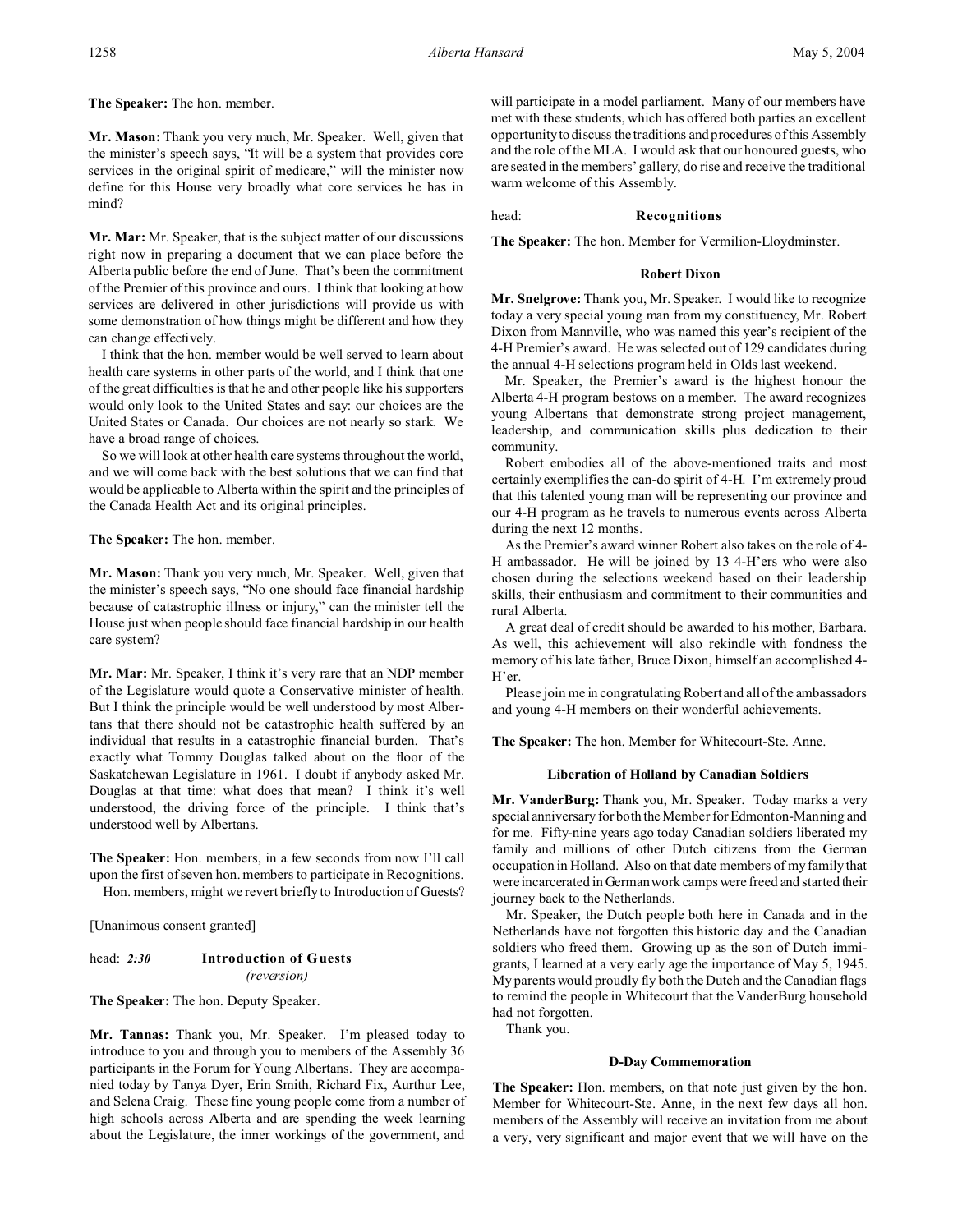grounds of the Legislature on June 6 of this year. That will be the 60th anniversary of the D-Day landings, and we're inviting as many of the veterans who actually participated in that landing on June 6, 1944, to be present. We will have a flyover with F-18s and helicopters and the whole thing, and it will be a huge, huge event. So when you get the memo, please read it.

The hon. Member for Wetaskiwin-Camrose.

# **United Farmers of Alberta**

**Mr. Johnson:** Thank you, Mr. Speaker. I rise today to recognize the United Farmers of Alberta, who recently opened a brand new 18,000 square foot state-of-the-art facility in Camrose. Designed to be a one-stop shopping facility for area farmers and ranchers, this new store reaffirms UFA's commitment to rural communities not only in my constituency but throughout Alberta. Since 1909 the UFA has helped build this province, advocating for farmers and rural Alberta through its influence on provincial politics, and its stamp on Alberta remains to this day.

In the early years of Alberta the UFA was integral in campaigning for the rights of the family and equality for women. As well, they took up the challenge of promoting equal access to education and health care for rural communities, and because of their efforts the province of Alberta created a department of health and a system of public health nurses to help deal with rural health issues.

Currently the UFA is travelling around the province with a history in motion display reminding Albertans about the 95-year history of the UFA in action. The launch of this display occurred in Camrose at the opening of their new regional service facilities.

Thank you.

**The Speaker:** The hon. Member for Edmonton-Centre.

# **International Midwives Day**

**Ms Blakeman:** Thank you, Mr. Speaker. Today I rise in recognition of the 14th annual International Midwives Day. The concept of having a day to honour midwives was born at the 1987 International Confederation of Midwives conference in the Netherlands, and the first International Midwives Day was celebrated on May 5, 1991. It is now observed in more than 50 countries.

Unfortunately, I make this recognition in support of fewer midwives in Alberta each year. This is due mainly, I think, to a lack of funding. A decade ago the Alberta Association of Midwives had 150 members who were hoping that midwifery would become publicly funded. The profession lost some members when official registration of midwives began in 1998 and additional government fees added to their costs. More midwives have been driven away by the continuing lack of coverage under Alberta health care.

B.C., Ontario, Quebec, and Manitoba all publicly fund midwifery services under their health care plans, and Alberta must consider going this route, especially in light of a severe shortage of obstetrical doctors in Alberta.

My congratulations to those midwives who continue to practise. Thank you.

**The Speaker:** The hon. Member for Edmonton-Glenora.

### **Hope Foundation of Alberta**

**Mr. Hutton:** Thank you very much, Mr. Speaker. I had the privilege of attending the Hope Foundation auction gala this past weekend. This year's event raised funds for the Hope Kids, that provides personal growth for individuals, families, and professional caregivers.

I want to recognize the honorary chair of the event, our Minister of Children's Services, who was auctioned off for a considerable amount of money. I'd also like to acknowledge the Minister of Health and Wellness, who performed at the event as Elvis and Don Ho.

It was a Hawaiian event, Mr. Speaker, and I participated in the live auction and had the shirt off my back auctioned, and this lovely Hawaiian shirt was purchased by Dennis Erker from FE Advisory Group with the caveat that I wear it in the House today. So, Dennis, here it is.

Thank you and congratulations to the Hope Foundation. Thank you, Mr. Speaker.

**The Speaker:** Well, I appreciate that explanation because I thought it was the Hutton tartan.

The hon. Member for Edmonton-Castle Downs.

**Mr. Lukaszuk:** How do I follow that?

### **European Union**

**Mr. Lukaszuk:** Mr. Speaker, this past weekend Hungary, Poland, Czech Republic, Slovakia, Slovenia, Estonia, Lithuania, Latvia, Malta, and Cyprus joined the European Union. These states of central Europe and Mediterranean countries joined 15 existing members to make the EU one of the strongest trading units in the world.

Membership in the European Union inspires political stability, economic openness, and fiscal responsibility. The expanded EU helps the countries gain a stronger economic footing to compete in the global economy.

The expansion also creates the largest internal market, accounting for some 450 million citizens and based on a single set of trade rules and an open economy with a high standard of rules. The EU negotiates major trade and aid agreements with other countries while at the same time allowing free transfer of goods and freedom to provide services among the member countries.

Alberta's Minister of Economic Development is always looking for new and emerging markets throughout the world. Alberta should be prominently featured in the expanded EU to take advantage of business opportunities and importing and exporting agreements.

Thank you.

**The Speaker:** The hon. Member for Edmonton-Gold Bar.

### **Code of Silence Award**

**Mr. MacDonald:** Thank you, Mr. Speaker. I rise today to recognize and congratulate this government for being one of five finalists for the code of silence award. This award recognizes only the most secretive governments and government agencies in Canada, and I'm sure the Alberta government feels that it is an honour just to be nominated.

The government won this distinction by the way it handled a FOIP request related to the Stockwell Day lawsuit. When Justice McMahon ruled on the matter he stated, "Access to information legislation is a means by which people get that information from sometimes reluctant government hands." He also said, "The right of the people to require that government account to them is fundamental to a strong democracy."

In conclusion, I'd like to say to the Premier and his government: congratulations for being nominated for this great honour, and best of luck winning the code of silence award on Saturday. First prize will not be a surprise.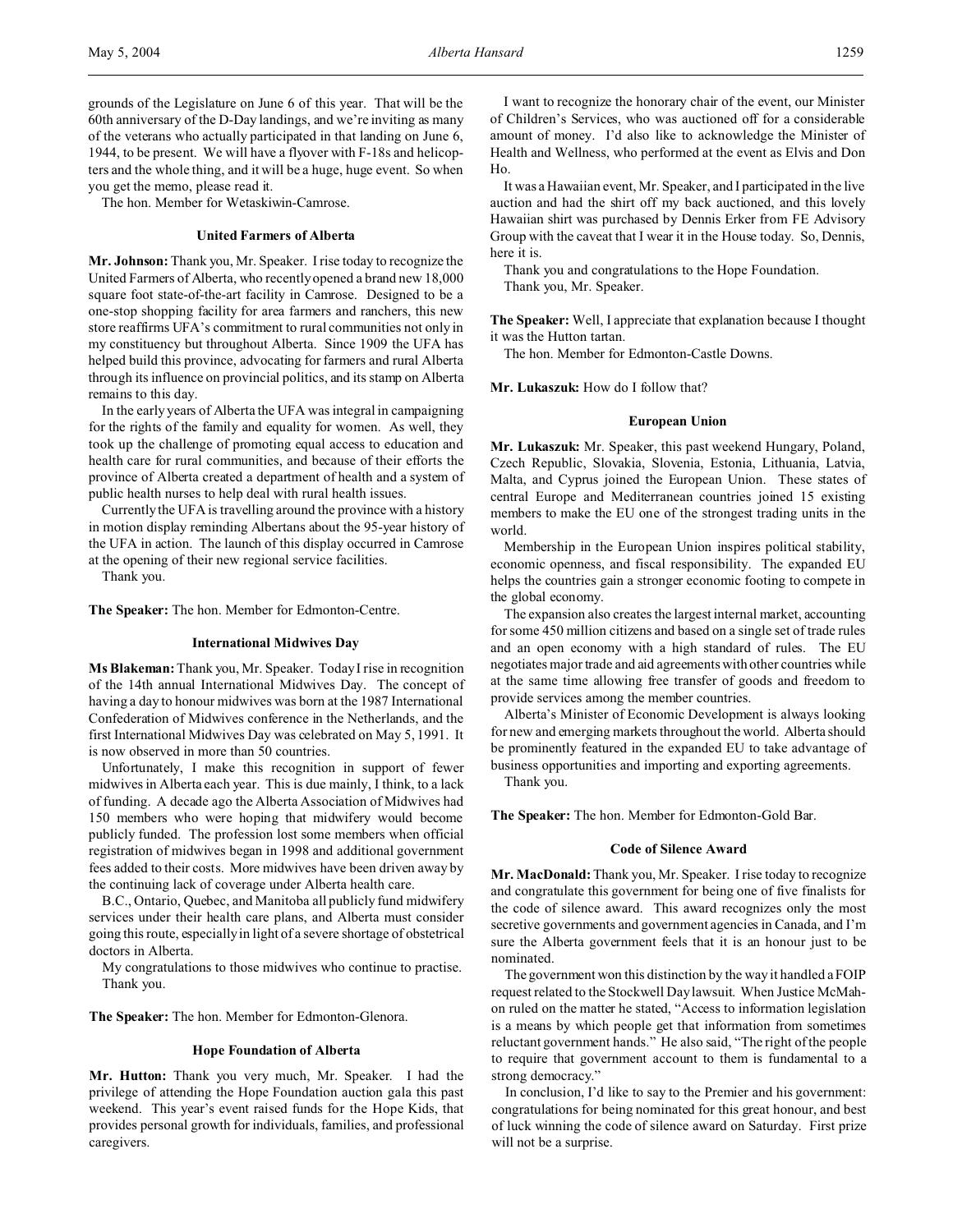# head: *2:40* **Presenting Petitions**

**The Speaker:** The hon. Member for Edmonton-Strathcona.

**Dr. Pannu:** Thank you, Mr. Speaker. I have a petition here that I'd like to present signed by 80 Albertans petitioning the Legislative Assembly to urge the government of Alberta to

not rescind the tax exempt status of Alberta Blue Cross because such taxing will significantly increase the premiums of the Canadian National Railways Pensioners' Group Health Benefit Plan and will have an adverse effect on all Alberta Seniors because the Alberta Seniors' Benefit which is administered by Alberta Blue Cross will be faced with increased costs.

Thank you, Mr. Speaker.

# head: **Tabling Returns and Reports**

**The Speaker:** The hon. Member for Edmonton-Castle Downs.

**Mr. Lukaszuk:** Thank you very much, Mr. Speaker. I have two tablings this afternoon. First of all, I would like to table the appropriate number of copies of a letter sent by David Lock, Blood Tribe deputy chief, Inspector Graham Abela from the Taber Police Service, and Chief Marshall Chalmers, president of the Alberta Association of Chiefs of Police. Each of the letters expresses support from these associations for Bill 204, the Blood Samples Act.

Mr. Speaker, my second tabling is a letter from Michael Rennich, chair of the Alberta Union of Provincial Employees local 003, representing correctional officers and correctional service workers. The letter talks about the need for legislation requiring persons in custody who have assaulted police officers or correctional officers to submit blood samples. The letter also states that the union local supports the bill.

Thank you.

**The Speaker:** The hon. Member for Edmonton-Mill Woods.

**Dr. Massey:** Thank you, Mr. Speaker. I would table the required number of copies of a letter from the Minister of Learning to the chair of the Red Deer public school board and copied to a variety of educational organizations across the province chastising that board for going public with its financial concerns.

**The Speaker:** The hon. Member for Edmonton-Strathcona.

**Dr. Pannu:** Thank you, Mr. Speaker. I rise to table the appropriate number of copies of an Edmonton school board publication, a document called *KeyNotes,* showing that the board was disheartened to learn that it would not receive any provincial funding for the construction of new schools.

Thank you, Mr. Speaker.

# head: **Orders of the Day**

head: **Committee of Supply**

[Mr. Shariff in the chair]

**The Deputy Chair:** Hon. members, we'll call the committee to order.

### head: **Main Estimates 2004-05**

### **Infrastructure**

**The Deputy Chair:** As per our Standing Orders the first hour will

be dedicated between the hon. minister and members of the opposition, following which any other member may participate. The hon. Minister of Infrastructure.

**Mr. Lund:** Thank you, Mr. Chairman. Before I begin, I would like to introduce staff that we have in the gallery, starting with my executive assistant, Jeff Paruk; then the assistant deputy minister in charge of capital projects, Malcolm Johnson; our director of finance, Jim Bauer; and the communications director, Mark Cooper.

Infrastructure's three-year business plan and the 2004-05 estimates indicate how we plan to contribute to the delivery of government programs by carrying out our core businesses. I know that all of you are very familiar with the responsibilities of Alberta Infrastructure, so I thought I would just give you a very high-level overview of our core businesses.

Infrastructure's core responsibilities are, one, to provide policy direction, planning, and expertise and capital funding for schools, postsecondary institutions, health care facilities, and seniors' lodges; two, administer the school plant operations and maintenance funding; three, build and maintain nearly 2,200 owned and leased facilities that support government operations, including the Swan Hills treatment plant; four, to provide accommodation, leasing, and realty services for government; five, manage the government's air transportation and vehicle fleets; and six, administer the natural gas rebate program.

Before I get into the specifics of our '04-05 estimates, I would like to outline the new and ongoing capital initiatives. The capital plan for Alberta Infrastructure will see levels reaching \$2.64 billion over the next three years in areas such as health, school, and postsecondary facilities as well as numerous centennial projects to celebrate Alberta's centennial year. Of that amount, \$1 billion of spending will occur during the '04-05 fiscal year. The following will highlight areas of spending from the perspective of the capital plan as well as the business plan.

# [Mr. VanderBurg in the chair]

First of all, health facilities. New funding of \$71 million for health facilities has been allocated in '04-05 to begin new projects such as the expansion of the main building, redevelopment of the emergency department and the intensive care unit at the Foothills hospital in Calgary. In addition to funding for upgrades, new space in the Capital health region will accommodate 170 new acute care beds. In '04-05 \$273.1 million has also been allocated to continue work on 52 major health facility capital projects across the province. These include such projects as the redevelopment of the Royal Alexandra hospital in Edmonton, the Children's hospital in Calgary as well as a large number of ongoing maintenance projects.

School facilities. New funding of \$42.2 million for school facilities has been allocated in '04-05 to begin 17 new projects such as school replacements in Onoway, Drayton Valley, and Peace River and new schools in Calgary. In addition, \$178.6 million has been allocated in '04-05 to continue work on 647 major school facility capital and maintenance projects in communities throughout Alberta which were previously approved in the capital plan.

Postsecondary facilities. New funding of \$53 million for postsecondary facilities has been allocated in '04-05 to begin new capital projects to accommodate major new programs such as the Augustana/University of Alberta merger in Camrose, the NAIT apprenticeship project in Edmonton and Grande Prairie, and the University of Calgary bachelor of science project.

In addition, some \$161.8 million has been allocated in '04-05 to continue work on major postsecondary projects such as the health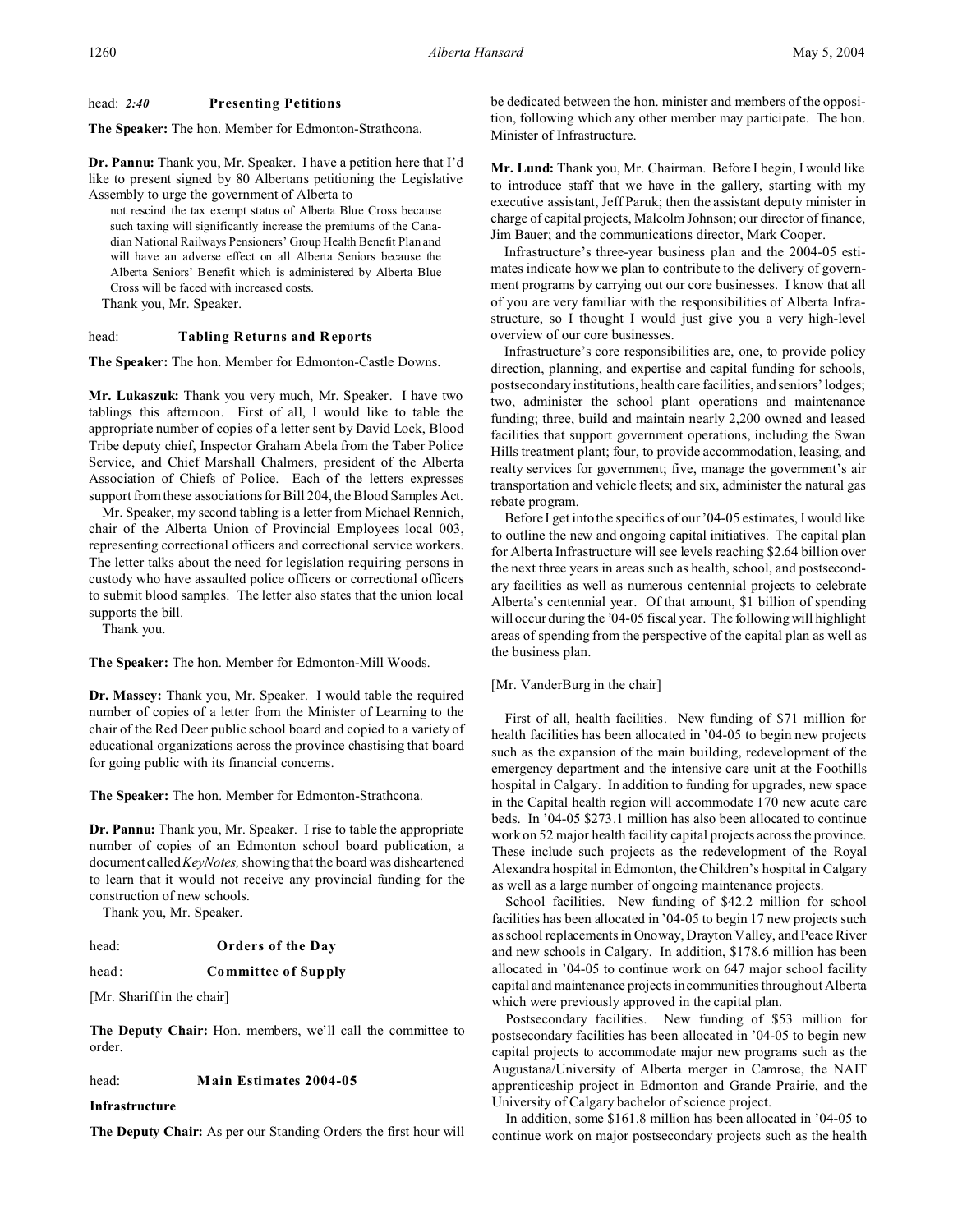research and innovation centres at the University of Alberta and the University of Calgary and the natural resources engineering facility in Edmonton and many other maintenance projects.

Now I'd like to share with you the specifics of our '04-05 estimates, \$1.6 billion targeted for '04-05. Alberta Infrastructure's total budget increases by 29 per cent, from \$1.25 billion to over \$1.61 billion, enhancing funding for Alberta's new and aging infrastructure.

# *2:50*

Of the \$1.61 billion, \$1.54 billion was allocated to our operations and equipment and inventory purchases budget with the balance of \$73.5 million going to capital investment; \$598 million is for lightson costs and includes caretaking, grounds maintenance, utilities, and routine repairs. [interjections] Right; lots of money. Of the \$598 million, \$349.5 million will support the day-to-day facilities operations of some 1,470 schools. To keep more than 1,900 government-owned buildings open, \$125.8 million; lease funding of some \$101 million for 1,766 leases to accommodate government programs in 290 leased facilities; \$21.6 million to continue the operation of the Swan Hills treatment plant.

The budget for preserving infrastructure across the province is some \$298.3 million, of which \$107.7 million is for preserving health care facilities, \$123.1 million for school facilities, \$38.8 million for postsecondary facilities, and \$21 million for government facilities, with the balance of \$7.7 million going to seniors' lodges and environmental services for site remediation and servicing.

To expand, replace, or add to the existing infrastructure, we have some \$527.6 million, of which \$236.5 million is allocated for health care facilities expansion, \$97.7 million for school facilities, \$176 million for postsecondary facilities, \$12.5 million going to centennial legacy grants – the legacy grants program will provide funding for municipalities and not-for-profit groups who wish to undertake major public accessible capital projects in commemoration of Alberta's 100th anniversary – with the balance of \$4.9 million going to government facilities and the land services program.

The remainder of the operating budget is going to address ongoing commitments which total some 108.2 million dollars. The ongoing commitments include the day-to-day administration costs, program support costs, and noncash items such as amortization and consumption of inventories. Fifty-five per cent of the \$60 million is for noncash items such as amortization and consumption of inventories, with the balance designated for support services and air and vehicle transport services.

The equipment and inventory budget of some 4.9 million dollars will go towards purchases of the Swan Hills treatment plant as well as vehicle and air transportation services.

The capital investment portion of our budget is approximately \$73.5 million. Of this amount, \$63 million will go towards funding such projects as the level 3 biocontainment lab, the Leduc business incubator facility, the refurbishing of the north and south Jubilee auditoria, as well as the many centennial projects that are planned or underway. The remaining \$10 million will primarily be used to purchase land required for the transportation and utilities corridor.

I believe that the budget estimates for this year will allow us to meet our business plan's goals and help maintain the government's commitment to financial responsibility. So I would be happy to take questions that you may have. If we can't answer them this afternoon, we will get you the answers in writing in the near future. Thank you.

**The Acting Chair:** The Member for Edmonton-Glengarry.

**Mr. Bonner:** Thank you, Mr. Chairman. I'd like to start off by thanking the minister and his staff for being here today and for their input into the debate on Infrastructure and also thanking the minister for his opening comments. I look forward to his responses. If some of the questions are technical in nature, require further time, if he would provide those answers in a written form and answer those questions that he has the information here today.

In looking at the core business section of Infrastructure and particularly as the minister outlined them today, core business 1, "Partner with health regions, school boards, post-secondary institutions and seniors' lodge foundations to support the delivery of government programs." Now, in goal 1, "Provide leadership and funding for the development and preservation of health care facilities and the preservation of seniors' lodges," I notice that one of the words here that is extremely important to me is the "funding."

When we go to goal 2 in core business plan 1, we go on to say, "Provide leadership to preserve and deliver effective and efficient facilities in support of life-long learning." Now, no mention in here of funding for facilities in support of lifelong learning. So my question to the minister would be: is this a significant shift from what we've enjoyed in this province since 1905 when it comes to government funding of public schools, or does the delivery of "effective and efficient facilities in support of life-long learning" also include the funding for the building of those facilities? That was one thing that caught my eye just as you were outlining your core business section.

As well, Mr. Chairman, we have in this province somewhere between a \$6 billion to \$9 billion infrastructure deficit, and this indicates that there are already many serious infrastructure issues in Alberta that highlight the steep price to be paid for not addressing repair, rehabilitation, and replacement of existing infrastructure, let alone addressing the needs that this province has for its rapid growth and the growth that we expect to have in the future. The Canadian Society for Civil Engineering through their technology road map project estimates that municipal infrastructure in Canada is a \$1.6 trillion asset. So in order to protect our infrastructure assets here in the province of Alberta, I'm wondering: what additional price do Alberta taxpayers have to pay for neglecting our assets over the past decade?

The minister in his opening comments indicated that Alberta's infrastructure budget is increasing by 6.6 per cent to over \$1.6 billion in 2004-2005. The minister's capital investment in 2004- 2005 will be \$205 million, an increase of \$142 million over 2003- 2004. The highlights include funding of \$598 million for operations, \$298 million for preservation, and \$528 million for expansion.

In looking at page 223, operating expense and equipment/inventory purchases, the ministry support services rose by almost \$975,000 over 2003-2004. If the minister could please indicate what reasons there were for these increases to occur.

When we look at infrastructure operations, preservation, and expansion, it rose by over \$93.5 million. Which projects will this money be going toward? Given that in 2003-2004 the ministry was over budget by \$232 million in this area, can the minister indicate reasons why this will not happen again in 2004-2005?

# *3:00*

Meanwhile, equipment/inventory purchases for infrastructure operations, preservation, and expansion have gone down by almost \$16 million. What was the reason for overspending in 2003-2004, and if the reason for this is because of the use of P3s, how much more is it costing them in the questions above? The capital investment in infrastructure operations, preservation, and expansion has risen by over \$32 million. What projects will these additional funds be going toward?

In program 1,ministry support services, the operating expenses for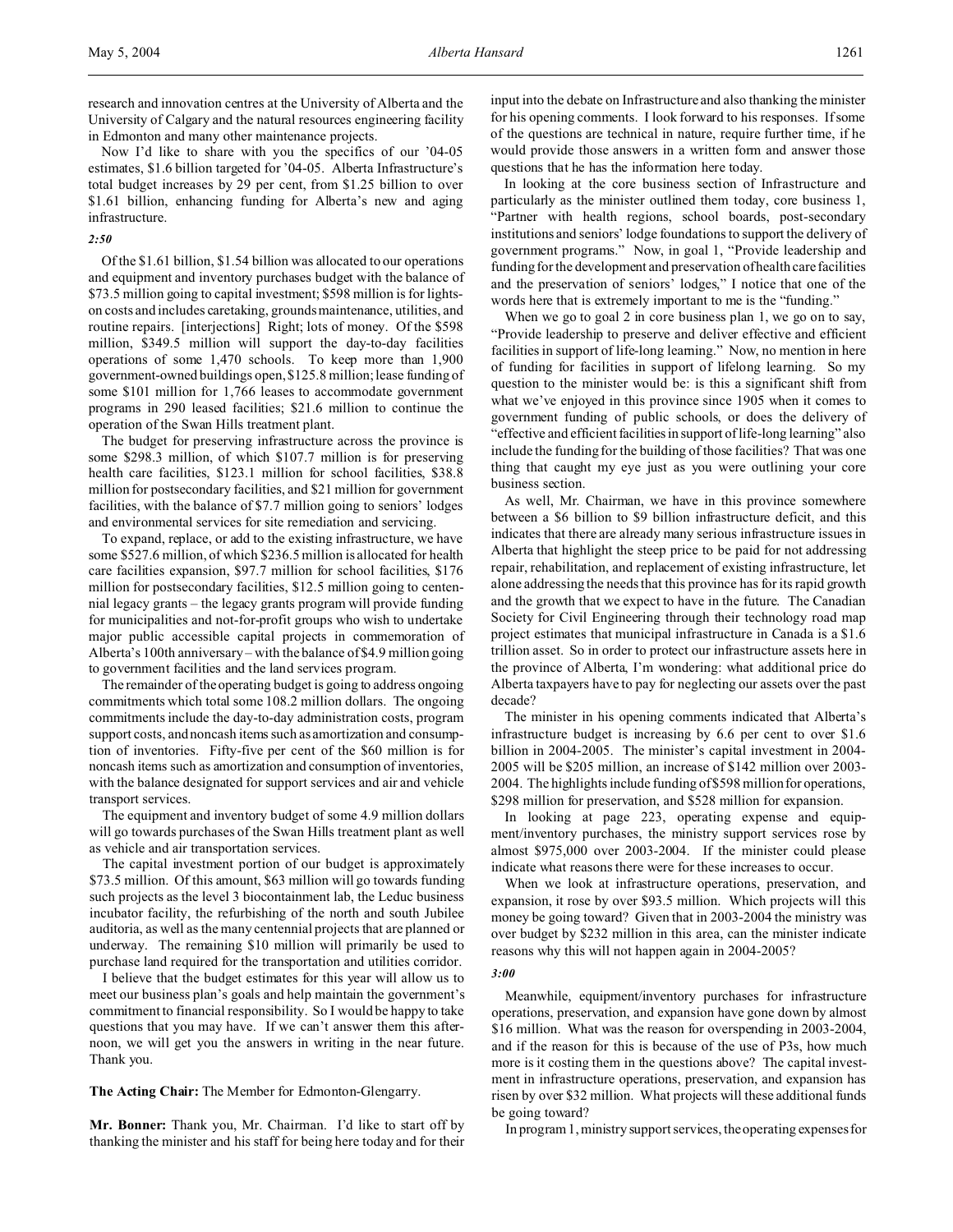The operating expenses for information management also rose by \$809,000. If he could please indicate why there was such a great increase in the operating expenses for information management.

The operating expenses for shared support services rose by \$71,000. If the minister could please outline to us: what are the shared support services, and why the increase?

As well, why were there information management expenses in 2003-2004 related to equipment/inventory purchases and none for 2004-2005?

Program 2, infrastructure operations, preservation, and expansion. Why have the infrastructure expansion expenses for seniors' lodges decreased by almost \$3 million given the aging demographics of our population? It would seem that as we have an increase in aging in the demographics of our population, we would require more expansion of what is presently there.

As well, if the minister could please indicate why there are no operating expenses for energy rebates in 2004-2005? Has the program ended? Will there not be any more energy rebates? Just what has happened to that program, please?

The expenses for program services have increased by over \$600,000. Once again, if the minister could please outline why there is an increase of \$600,000 for program services.

Why have expenses for the amortization of financial transactions increased by over \$2 million in this particular reporting period? I would have expected that as we pay down the amortization on various projects, this would be an area where we would expect this particular amortization to be less. As well, with the fact that interest rates have been relatively stable over the past year, why would there be an increase and not a decrease?

Also, if the minister could outline which capital and accommodation projects account for the over \$24 million increase in infrastructure capital investment in 2004-2005. As well, if the minister could please indicate why the capital investment for land services is decreasing by over \$10 million in 2004-2005.

When we look at the statutory program, it indicates that almost \$127 million in capital investment has been earmarked for alternatively financed projects when this method of financing hasn't even been proven to be cost-effective to the taxpayers. We can talk more about this as we go along, but I think the prime example of why this is such a great concern to us is the fact that, initially, when the Calgary courthouse was announced, it started out to be a project that was going to be in the \$170 million range.

Under capital projects in the province, which was put out by the Ministry of Economic Development as late as March 31, 2004, it indicated that the cost of the new courthouse was going to be \$170 million. Then we saw that the cost of the courthouse had increased to \$300 million, and then in the latest estimates this has soared to approximately half a billion dollars. So, again, there is great concern in the province over the cost-effectiveness for alternatively financed projects.

I will get into that a little bit more, but this particular question refers to the \$127 million in capital investment that has been earmarked for alternatively financed projects. If the minister could also indicate why there are no specifics on these projects such as what they are and how they've proved to be cost-effective. Again, we want to get away from this whole attitude that a P3 is simply nothing more than a credit card where government charges today and taxpayers pay over the next 30 years. It is a question that continues

to bear heavy certainly on the minds of Alberta taxpayers, who are looking at having to pay for these projects over the next 30 years.

As well, what Albertans are very, very concerned about with P3 projects, particularly if we're looking at the P3 model to build the southwest Calgary hospital, is: what guarantees of service are going to be provided to the patients in those hospitals, particularly as we move down the road and the costs of the hospital increase as they have under whatever model we use, to ensure that there's going to be a level of service in that hospital and that that service to the patients will not be compromised to keep the profit margins of the private provider in place? Again, people are very concerned about the quality of the services that will continue over the life of a P3.

I also would like to ask the minister a question regarding the change in capital assets. New capital investment in centennial projects has increased by over \$20 million. Which projects will this money be going toward?

*3:10*

### [Mr. Shariff in the chair]

In the 2004-2007 Infrastructure business plan the mission is "Through leadership and technical expertise, provide effective, efficient, innovative and timely infrastructure and services." This comes from page 278. Alberta Infrastructure's vision is also to provide Albertans with "innovative, quality, and sustainable public facilities." Of course, with our current situation where we have a huge infrastructure debt, the ministry isn't there yet.

Students at Bow Valley high school in Cochrane have had to go without water and sewer facilities for over four years now. That and a number of other safety issues in and around the school have been the result of disputes between private developers and the town. The province certainly hasn't stepped in to make sure that the students are getting the services they need so that they can focus on their studies and do well in school.

Certainly, when we look at the minister's definition of "effective, efficient, innovative and timely infrastructure services," if the minister could tell us how this situation that is presently occurring in Bow Valley high school, where water has to be hauled into the school and the waste products removed in the same manner – how can we say that we have effective, efficient, innovative, and timely infrastructure services when after four years we still have not been able to hook up the sewer lines between the school and the lines that are there? I would urge the minister to certainly make this a priority situation to get those lines hooked up so that this particular school will not have to experience any more delays in being able to use city water and, as well, to have their sewer services hooked up so that they can be operational.

The other situation that this has certainly led to is that Bow Valley school for four years now has not been able to water any of its fields, and certainly the grass that was growing there at one time has died because of the lack of water. It is essential that somebody step in and solve this problem. We cannot allow students to go to school under these types of conditions. Would the minister look at the possibility of intervening in this situation, getting the sewers hooked up, getting the city water so it can be used, and work out between all parties involved how the issues at hand are going to be resolved?

As well, another issue is the access road to the school. The plans had indicated that it would be paved, and it has not been paved. I would like to know what steps the minister will commit to to ensure that this school's infrastructure and services are improved so that they at the very least have permanent water and sewer services, adequate playing fields, and a safe access road.

Under core business 3, goal 6: "Efficiently manage the govern-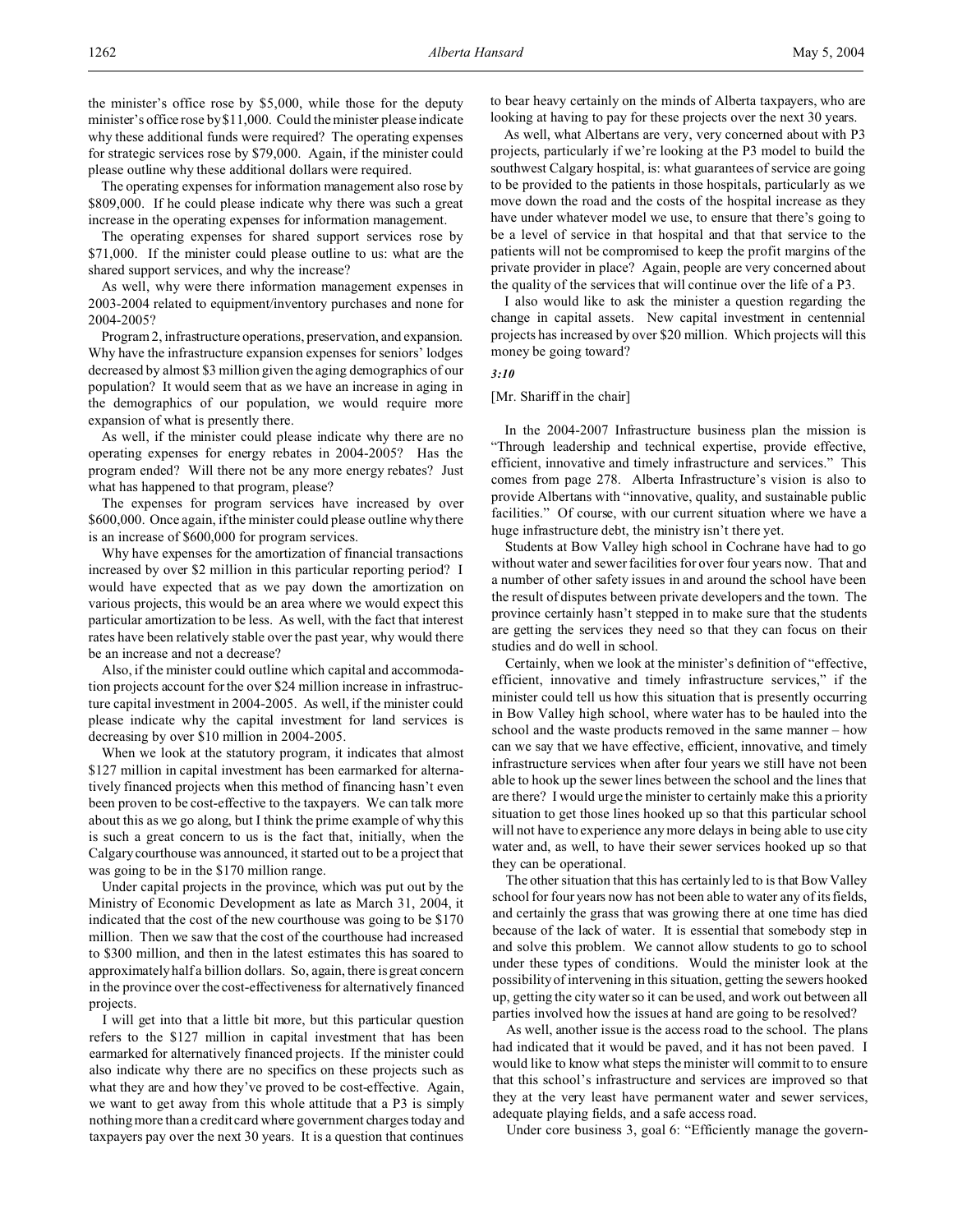ment's air and vehicle fleets to provide safe, reliable and responsive services in a fiscally responsible way." We find this on page 278. Can the minister explain how the billing-back process works when departments book flights on government planes?

# **The Deputy Chair:** The hon. minister.

**Mr. Lund:** Thank you, Mr. Chairman. I'll have to apologize to the member, but I was having difficulty following him as he was going through asking very specific questions in different areas. Of course, when you start talking about projects, I don't have that in front of me, so we'll have to get back to you in writing in the future.

I didn't catch all of what you were saying about if there was a shift in the priorization of schools and the amount of money that we're spending, and I take it that's new versus preservation. No, there's not a shift. I just want to make sure that we understand that.

As far as the infrastructure debt that has built up, yes, we acknowledge that and we have talked about it. Of course, doing the audits on all of the buildings that we're responsible for – the K to 12 schools, the postsecondary, the health facilities – we've got now a very good understanding of the condition of the buildings and what has to be done. We've advocated all along that we need to make sure that we're preserving what we have – it doesn't make a lot of sense to let that go into disrepair – but since the province is so dynamic and growing so fast, we're also faced with having to build new on the school side.

Of course, as you can appreciate, part of the problem we're running into is the fact that a lot of schools now are in the wrong place, and you can't just up and move them. We have to make that balance, and of course one of the things that anybody that's served on any school board recognizes is the fact that it's not easy to close a school. So we're looking at how perhaps we could work our way to see fit to give school boards more latitude in the closure of schools and things like allowing them to plan a number of years ahead so that they could let their parents know that this school is going to be closed. I don't think it would be nearly as dramatic when the time would come.

The rebate program. The gas rebate program is the one that I believe you're referring to, the fact that there's nothing in the budget. The way the sustainability fund is set up, that funding – and it occurred this past fiscal year – is where the money came from, out of the sustainability fund. It wasn't a budgeted item. So that's what would happen coming up in the next fiscal year. If in fact the formula is triggered, then the money will come out of the sustainability fund. So it's not a budgeted item as far as the year coming up.

The amortization – and I think you touched on the \$2 million increase – is because of the increase in the value of the capital that we're responsible for. It's a percentage of the total value of the capital. So it's got nothing to do with the interest rate. That's got nothing to do with it. It's simply that we've added more capital; therefore, our amortization is higher.

The courthouse. As I've mentioned before in the House in answers to questions, the \$170 million was just for a provincial courthouse. That was not for a structure that would put all three courts together in one location. That was for just the provincial. So don't confuse that number with what we were dealing with later on.

Yes, the costs did increase as we were going along. The fact is that the cost per square metre was going up. You've got to appreciate that building a courthouse is not a normal thing that we're into all the time, so we did underestimate some of those costs. But when

*3:20*

you go to the last number that you refer to – I think you said almost half a billion dollars; well, the number that was kicking around out there was even slightly higher – that is not the cost of the structure. That's the net present value when you take it over the 30 years and back it up to net present value.

One of the unfortunate things that we do in government is if we finance something ourselves, pay cash for it, we never show net present value. We never do that. So it's very, very misleading when you try to compare that number with the actual cost. What I tell you we will be doing is that we will be showing that number regardless of how the courthouse is financed. I know that it's a tough one for people to get their minds around, but that \$530 million is not cash. That's not money spent; that is a book value of the asset, net present value. You've got to take it out over the 30 years and then back it up. That's it on the courthouse.

Your comments about the P3s. I don't believe for one minute that any patient going into a hospital – and I want to talk about hospitals because that's the one you referred to  $-$  is going to ask the question: now, who owns the bricks and mortar? They don't care about that. They don't care who owns the bricks and mortar. They don't care how the bricks and mortar were financed. What they care about is the health services in that structure, and we've never talked about doing anything but maintaining the current system with the delivery of service in that structure.

I think you were concerned about the maintenance of the structure and the cleanliness and those types of things and that they would be somehow below standard, and the reason that the operator would do that would be to make money. Well, when you write the contract, you clearly describe the standard that has to be met. If there's a default, if in fact the operator would be not living up to that contract, then, of course, there would be penalty clauses, and the easiest thing to do is simply withhold payment. If you have to in order to accomplish what is necessary and what's in the contract, you would put in your own operator. I don't get a bit worried about that bogeyman because that's easily covered off.

As far as the cost of the money, we have found through our work on the Calgary courthouse that, yes, the private sector can't borrow the money quite as cheaply as we can, but it's only 40 to 80 points above. If government is backing it, they're able to get that kind of a rate. Well, I can tell you that the risk that you transfer over there to the owner, designer, builder, operator is well worth those few points.

Of course, the process that we have established is, first, there has to be a business case for the project. Then if that is approved, if it's a P3, it will come to our department, and the expertise that we have internally – if it's a health facility, then we involve Health; if it's schools or learning, we involve Learning people; plus Treasury; they're all involved – has to be satisfied that it's good for Albertans. Then we move it outside to a totally private-sector committee, and they scrutinize it. They have to approve it, and they have to be able to show that, in fact, this is a good thing for Albertans. It's got to be efficient; it's got to be cost-effective. We insist on having the full lifetime cost of that structure and the operations. So when you look at the whole operation, I believe that with the safeguards we've got in place, you won't see any of them going ahead that aren't good for the public.

Now, you talked about the Bow Valley school in Cochrane, and we agree with the comments you made that it seems very difficult to understand how a school could go four years without having water or sewer, and of course the paved road is, I think, not as large a concern as the fact that they don't have water and sewer. Unfortunately, that school was built when there was a fight going on between municipalities and the developer. One of the things that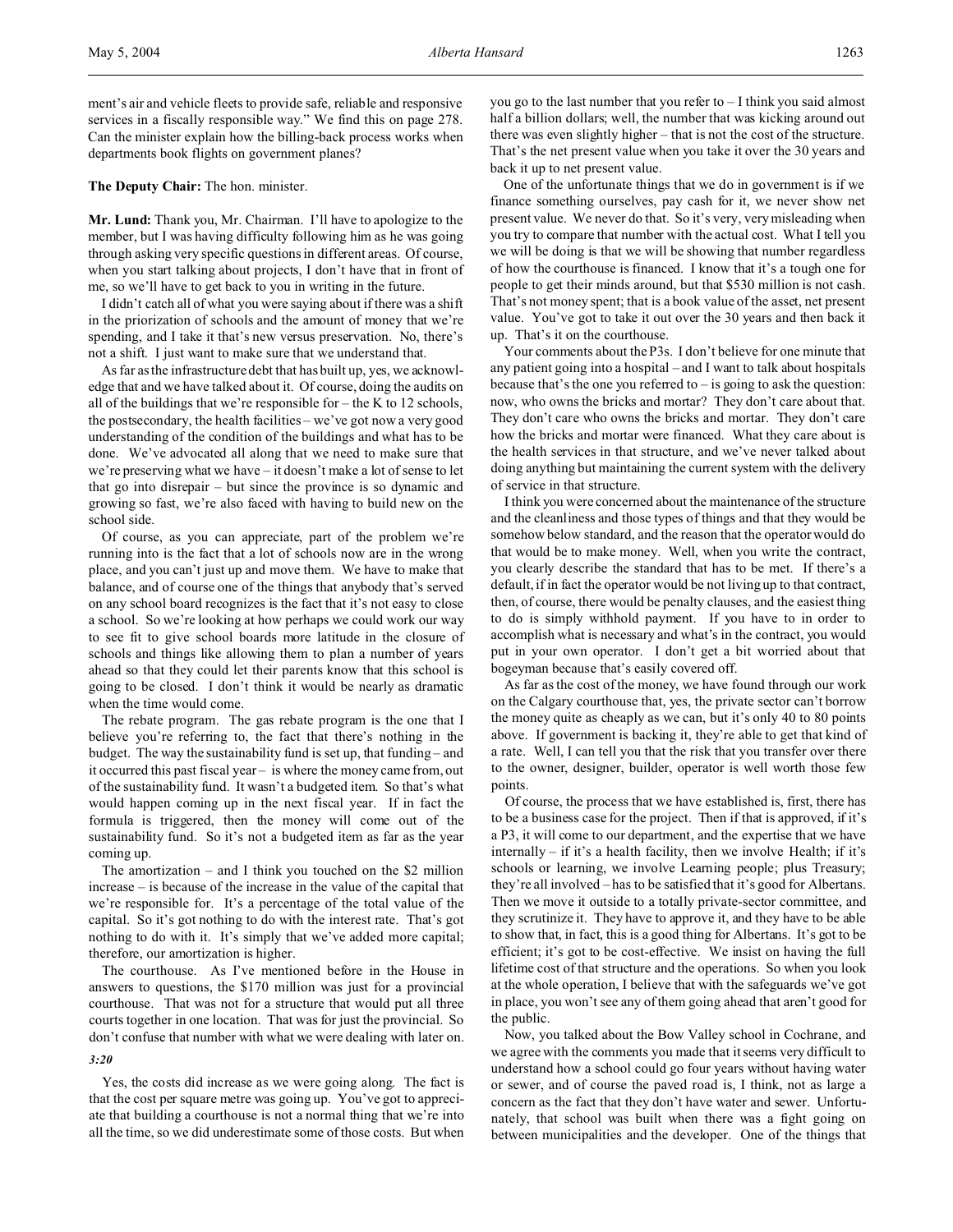we're putting in place now to try to prevent this kind of thing from ever happening again: before we will give a school board the money, we have to approve the site, and approving the site means that the services will either be to the site or there will be a commitment from the municipality to put them to the site.

The ground. We will insist on testing having been done so that we don't run into the situation like we had at Edson where over \$400,000 had to be spent to satisfy the ground after they had decided where the building was going to be built. I can give you other instances where we've run into those problems. Even right here in the city of Edmonton there was an overrun in excess of \$100,000 because they found when they went to start testing the soil that in fact they had to put pillars down to bedrock. Well, we need to know those things before the advancement of the money, so they'll be taken care of.

But it's not the Department of Infrastructure's responsibility to provide any services outside of the lot. We provide the services from the property line to the structure but not outside of the property line. While some might say that has changed, no, it isn't a change. What has changed is that years back if a school board decided to build a school in a certain location and the services weren't to the property, they simply went ahead and built it and then requisitioned the municipality. That's how it used to work. I mean, I was there; I've done that, so I know how it worked.

Now, of course, the province is responsible for the school, so what we've said is, "We provide the services from the property line to the building; end of story," and I'm adamant that we stick with that.

You asked what we might do. I've been in discussion with the Minister of Municipal Affairs and with the Minister of Learning to talk about the Cochrane situation, and we will hopefully find a resolution to it, because it's very unfortunate that the students in that school are the ones that are paying for this squabble that was there before that had nothing to do with us.

Thank you, Mr. Chairman.

**The Deputy Chair:** Hon. members, before I recognize the hon. Member for Edmonton-Glengarry, may we briefly revert to Introduction of Guests?

[Unanimous consent granted]

# head: **Introduction of Guests**

*(reversion)*

**The Deputy Chair:** The hon. Member for Cardston-Taber-Warner.

**Mr. Jacobs:**Thank you, Mr. Chairman. It's an honour for me today to rise and introduce to you and through you to the members of this Assembly some students from the grade 9 class at Mountain View school and some of their teachers and leaders. Many of my colleagues have stood to recognize students from their schools in their constituency, and they have said that their schools were probably the brightest, smartest kids to ever come here and so on and so forth. I won't say that my students aren't, but what I can honestly say about these students is that they probably travelled from the most southerly school of any group that's ever come to this Assembly. It's a school that's right on the Montana border. I welcome them here today, and I would like to acknowledge their principal, Mr. Ken Peterson, and a teacher, Mr. Jamie Quinton; parents Mrs. Connie Quinton, Mr. Royce Leavitt, Mrs. Marina Leavitt; and their class president, Kaleen Roe. I would invite them to rise and receive the warm traditional welcome of this Assembly.

Thank you.

### head: *3:30* **Main Estimates 2004-05**

**Infrastructure** *(continued)*

**The Deputy Chair:** The hon. Member for Edmonton-Glengarry.

**Mr. Bonner:** Thank you very much, Mr. Chairman. Just a couple of comments before I continue with my questions for the minister. Again, getting back to, first of all, Bow Valley school, I certainly wasn't asking the department to put those services in, but after four years some type of mediation process has to occur in order for what has remained to be done. It would appear with what is taking place in that particular area that the parties involved who are responsible are not getting anywhere.

I think it's incumbent, whether it be Infrastructure, Municipal Affairs, whoever it may be, that maybe it might be a co-operative effort among ministries to rectify this problem, because four years to operate a school without running water is unbelievable, absolutely unbelievable. So I would certainly urge the minister to see what he can do in order to fulfill the role as mediator or see that somebody does to get this completed.

As well, when we are getting back to the Calgary courthouse, just a couple of comments there. I'm looking at an article in this magazine called *Open Mind*. The title of the article is Pursuing P3 Potential. In the last paragraph they talk about the three companies who were invited to participate in the request for proposal stage.

It took three months to receive the [request for proposal] submissions, which included detailed architectural designs as well as financial and operating proposals. The submissions were carefully assessed during a three-month period, between June and August 2003. In September, negotiations ensued with two teams in order to assess which would become the preferred proponent. In October, GCK was declared the preferred proponent and it has been negotiating ever since with the provincial government to reach financial close.

This to me almost seems backwards in the way we do business in that we got to this stage and we didn't have a commitment on finances. So when we get to that situation, then, certainly, I think we can continue to look at cost overruns or at least increases in prices. I don't know what the ministry has in its procedures which eliminates people who are bidding on a P3 project and lowballing their bids in order to get to this stage and then, once they are accepted, to have to incur the cost overruns, as we have seen in this particular situation.

I want to thank the minister, as well, for his explanations on the questions that I had presented to him in the first section of the debate. As my first set of questions was ending, I was asking the minister: can the minister explain how the billing back process works when departments book flights on government planes? How much has the Department of Infrastructure billed other departments for the use of the government aircraft?

As well, in 2003 there were 1,600 flights taken on government planes. Who was responsible for approving all those flights? What is their position in the ministry? Do other government departments play any role in approving flights, or is it all done through the Ministry of Infrastructure?

Does the Ministry of Infrastructure make the determination of what value there is in flying a government plane compared to commercial, or does the requesting department make that determination, or is the determination made at all?

On page 75 in the Alberta Infrastructure annual report 2002-2003 why were there authorized dedicated revenues of \$1.7 million but actual revenues were only \$887,000? Will the minister provide a detailed breakdown of where this \$887,000 in revenues for air transportation services came from in 2002-2003? As well, can the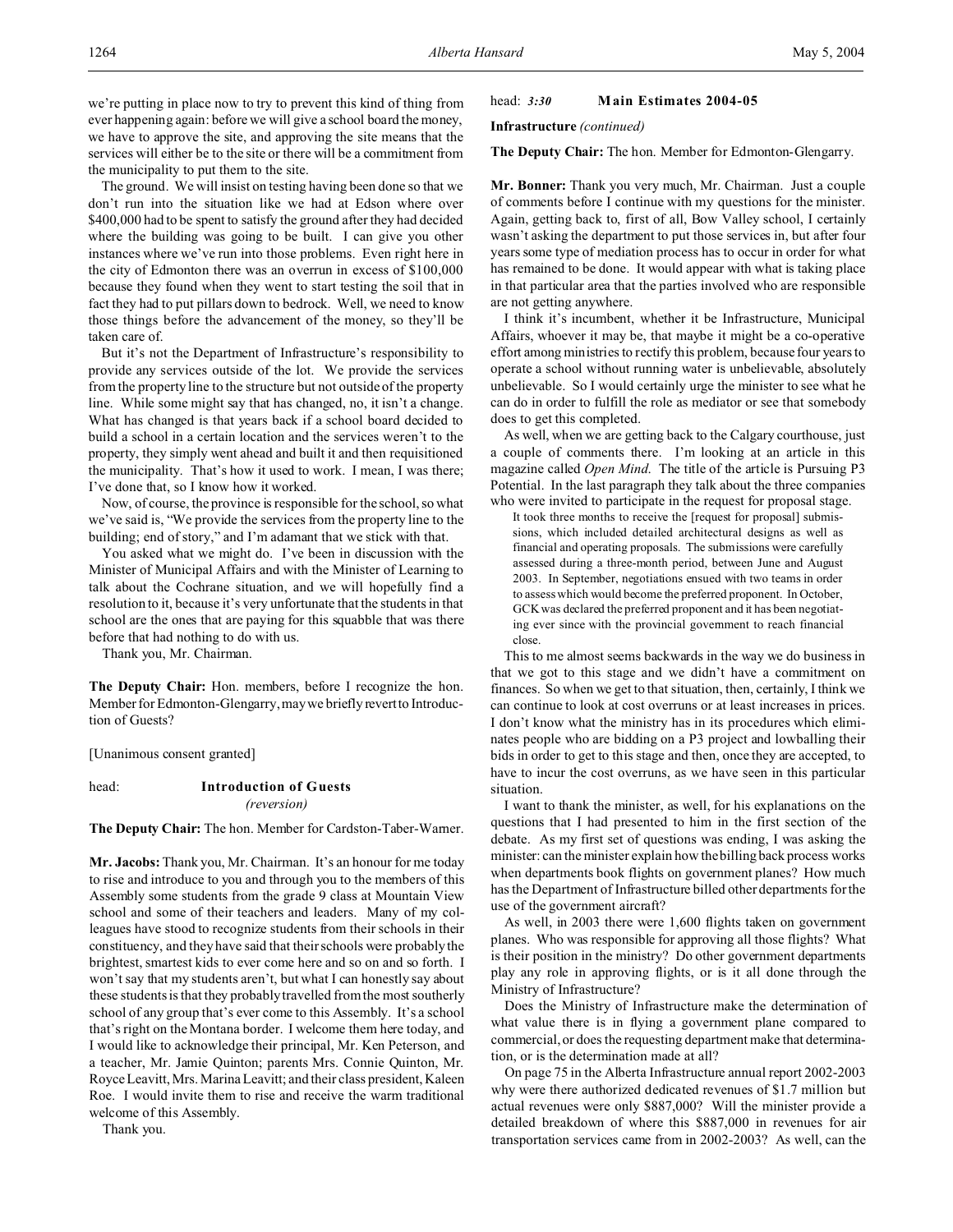minister tell us whether any of this \$887,000 in revenue was from individuals or corporations outside of government? In other words, was the total of \$887,000 all paid from other government departments, or was some of it from other outside sources?

As well, if the minister could please indicate to us in dollars how much the government aircraft are expected to depreciate over the next five years. I think that, particularly in one or two cases, the planes are getting to be fairly old. Are there any plans with the ministry to replace any of the aging aircraft?

On page 81 of Alberta Infrastructure's annual report there's a line item for revenue for air transportation. This line item is for \$1.991 million. In Executive Council's annual report for 2002-2003 there's also a corresponding line item for expenses incurred by others for air transportation. That number is also \$1.991 million. Can the minister explain this \$1.991 million? Is this for Executive Council flights? If the minister also could, please, tell us who pays for Executive Council flights. Also, is there a different process followed for Executive Council compared to other government departments in paying for their flights?

I would also like to take the opportunity, Mr. Chairman, to make some comments and ask some questions in regard to infrastructure debt. This is found on page 279 of the business plan. While the ministry has recognized the challenges facing its department with regard to growth and an aging infrastructure, it has not identified effective solutions that will not place Albertans' essential buildings and services at risk. Its capital plan addresses only a small number of priority needs, realized primarily on the risky funding scheme of public/private partnerships, or P3s. On page 279 P3s are identified as a reality here in Alberta. However, it remains very much an experiment, particularly when it comes to private companies building, maintaining, and operating normally public facilities.

The department itself states that it is "challenged with determining the merit of each proposal. Each partnership . . . requires extensive evaluation and expert analysis." We find this on page 279 of the business plan. This certainly is an interesting statement because it recognizes the challenge of assessing whether a P3 proposal brings value for money to taxpayers.

We believe that this is particularly true for essential public services, which have traditionally required the protection of the government to ensure that their integrity is upheld. Schools, hospitals, courthouses, and highways are crucial infrastructure that directly impact the quality of life in Alberta. These facilities require stringent quality controls to maintain and enhance services, accessibility, and accountability. In such cases the government is accountable to the taxpayer whereas the private sector is not.

# *3:40*

This begs the question as to why the government has decided to pursue P3s for priority needs when this government has failed to produce any evidence that P3s are cost-effective for Albertans, when there are so many apparent downfalls to using a private/public partnership to build, maintain, and sometimes operate a traditionally public facility. So my question to the minister is: what studies has the Ministry of Infrastructure conducted or consulted to ensure that P3s could provide value for money here in Alberta? If the minister would please not only name the studies but, as well, table them here in the Assembly.

Could the minister please explain how P3s save taxpayers' money given that the Alberta government can finance public capital much cheaper than any private corporation?

As well, in the building of P3s, private corporations have to protect themselves against sudden cost increases, so certainly there is a level of protection that is built into their bids. I think the best example we have today – and it's been mentioned many times in this House – is how you can't even get a price for steel which will be held to for much more than seven days as things currently exist in the world today. Certainly, I think one of the reasons that we have the situation that has arisen is the massive explosion of infrastructure projects in China that are galloping along at an unprecedented rate.

My next question to the minister: is he concerned that there is private control of public buildings and how there is going to be a reduction in the public's control of its own buildings and services? Certainly, when we look at, for example, if a P3 model were to be used to construct a hospital, such as the examples we've had in England, which were dismal failures by the way, what is this particular ministry going to do differently in order to make certain that we don't fall into the same pitfalls that England experienced in their P3 hospitals? I believe there was a P3 hospital in Surrey, British Columbia, that certainly fell victim to the lack of controls of the government in its operations. If the minister could expand on that, please.

How do P3s provide any savings for taxpayers when the private sector also builds a profit into the final cost and consultation and legal fees can reach phenomenal rates?

As well, along the same lines, if the minister could please provide us with the cost for consultation and legal fees that have presently occurred in the proposal for the Calgary courthouse.

Given the profit factor with regard to private companies involved in P3s, can this not result in lower overall quality on projects when firms try to maximize profit margins by cutting corners? I think of our example of the Hamptons school in Calgary, which was constructed with residential grade building materials and not commercial grade. Less than three years after its completion the school board was required to spend \$150,000 on upgrades and repairs because of a lower standard of building materials.

As well, I think the Calgary courthouse, again, is a prime example of how P3s can be plagued by cost overruns at taxpayers' expense when projects are poorly managed and contracts are poorly framed. How can the Alberta taxpayer be assured by the government that there is an effective and efficient way of evaluating costs to Alberta taxpayers?

The government has an advisory committee on alternative financing, and a number of these people on that committee are from the private sector, so certainly there has to be some type of evaluation used by the department to make certain that there isn't a bias in choosing a P3 over the traditional way of doing business. If the minister could please indicate how this decision is made as to whether there is a benefit to doing the project either through the traditional methods that we have followed in this province for many, many years or whether we choose the P3 model.

How do we know that where P3 projects do demonstrate savings, it is not due to staff cuts and layoffs, service cuts, new or augmented user fees, and lower quality of services?

I think that if we want to look at an example where I certainly get many questions from people, it's where we have moved to a private company for road maintenance and particularly on highway 2. We know that highway 2 is a much-used highway in this province, that the amount of traffic and the amount of heavier loads that travel that route have certainly increased over the last decade, yet there is great concern that the condition of the highway is not being maintained, that the condition of the highway has been compromised. So certainly with a P3 model there is great concern, as I indicated. There are a number of different things, whether they be staff cuts or service cuts or whatever, that people are very, very concerned with.

Again, when we look at P3s, by handing over essential public services to the private sector, the government will lose in-house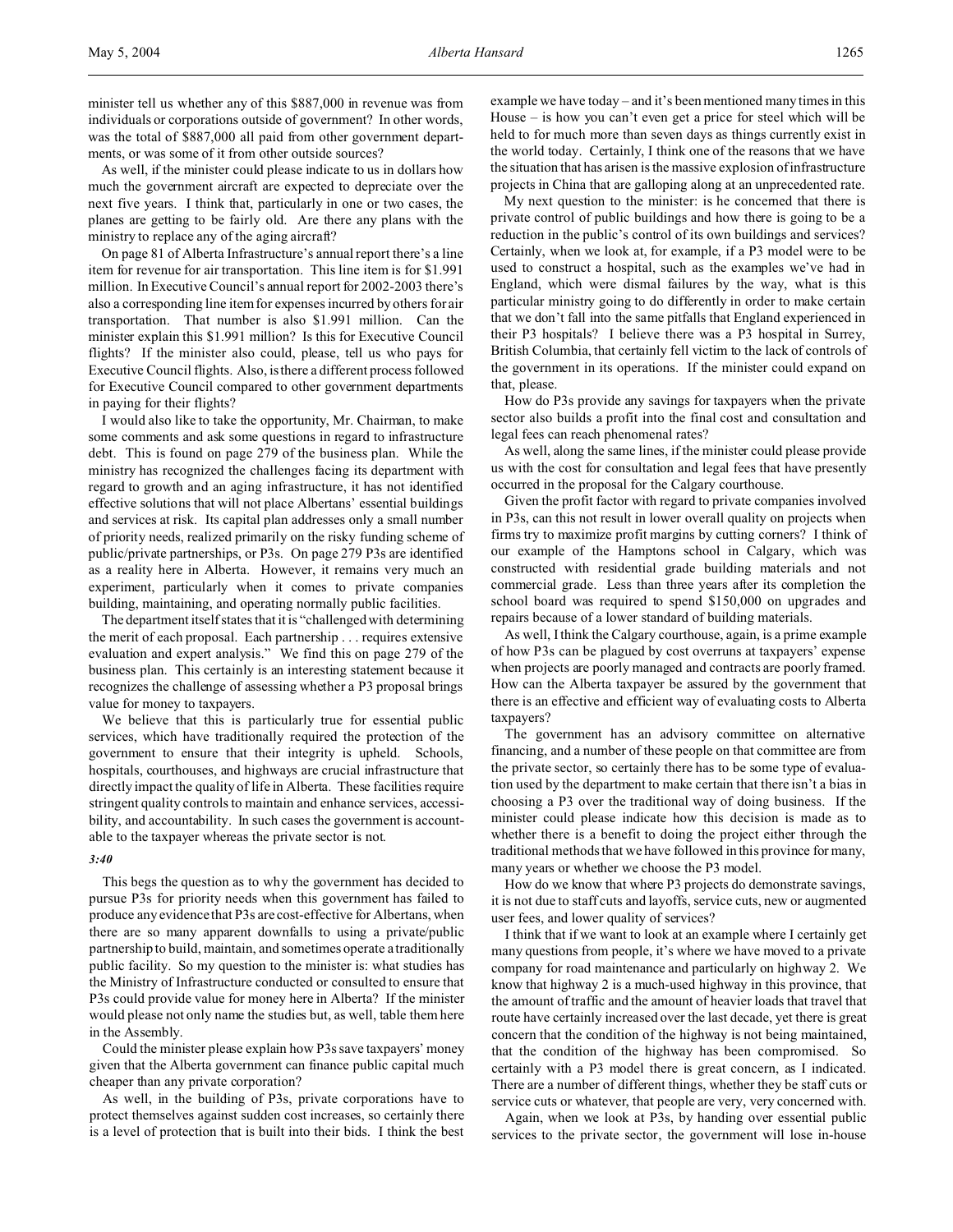expertise, effectively diminishing its capacity to provide this service again. We thus become more vulnerable to private-sector interests or more dependent on P3 schemes.

I think that probably the great example we did have, not only in this province but world-wide, was when we had a tremendous downturn in the economy in the '80s, and everybody was downsizing. One of the strategies companies like GM and IBM used to combat this downturn was to lay off management. What both of those companies found was that they had lost their corporate knowledge when they did this, and both of the companies indicated that it probably took them in the neighbourhood of 10 years in order to get that corporate knowledge back. Because of the loss of that, there were great inefficiencies in those companies.

### *3:50*

It is certainly one of those situations that we want to avoid, because I know that over the years in our departments here in the government of Alberta we've I think been blessed with civil servants who were extremely good in their particular areas, and I think that as we move more and more to a P3 model, as I indicated earlier, we do stand a risk of losing those experts from government.

Thank you, Mr. Chairman.

### **The Deputy Chair:** The hon. minister.

**Mr. Lund:** Thank you, Mr. Chairman. Well, I could spend the rest of the afternoon on P3s, but I guess it probably would not resonate in the minds of the opposition, so I won't for the rest of the people that clearly understand them. [interjections] Oh, you want to hear more? Okay.

It's interesting to note, Mr. Chairman, that their kissin' cousins in Ottawa have done something that's kind of interesting. They've appointed Liberal MP John McKay as the Prime Minister's point man on P3s. He just recently made a comment about government operations and the need to bring the whole system into the 21st century. Mr. McKay went on to describe those opposing modernization – namely, public/private partnerships – the public-sector unions and the NDP, as being locked in a Marxist-Leninist dialogue of the 1960s: strong rhetoric from a government about to call an election. He then went on about the federal government's preferred method of private-sector involvement being through P3s, public/private partnerships. So that's what came out of the federal government.

It's also interesting to note that the new Liberal government in Ontario, when they were in opposition, of course denounced what the government was doing about setting up any kind of P3. They called it something different when they came into office, but they proceeded with the same process.

Then our friends over on the other side of the country in B.C., when a number of us met with a number of their cabinet ministers, were very anxious that we work together with their minister of public works in order to promote P3s, and this is coming from another Liberal government.

So I guess it's fair to say that some of them have seen the light; others don't.

The member talked about the process. Well, let me describe the process as far as the Calgary courthouse is concerned. The first thing we did is we called for an expression of interest, and there were some 125 individuals, groups that responded to that. From that, then, we put out a request for qualifications, and there were – I don't remember – nine or 10 that responded to that request. Out of those, we narrowed it down and determined that there were four firms that were qualified to enter the race as far as the request for proposal was concerned.

We got the request for proposals in, and there were three companies that responded to that. Then we broke the projects into seven different components. Seven different components. We had people assigned from the outside as well as people from the departments that looked at each one of those components. But, Mr. Chairman, it's really important to understand that the different proponents were not identified. They had A, B, and C. That's how the proponents were identified.

We had all these different groups. For example, the group that was looking at the design: that's all they looked at in the three projects. They scored each project, and we went on down the line. That clearly showed two that were better than the one, so the one was dropped. Then there were negotiations started with those other two. Out of that, finally one was chosen.

In this whole process we had appointed a very, very honourable and outstanding individual by the name of George Cornish, who was at one time the commissioner of the city of Calgary, a very outstanding individual, and he and a couple of other people were charged with making sure that this was fair, that it was open, and that everything was above-board. He came back with a report and said that it was squeaky clean, that there was nothing untoward about the whole process, and that everybody was treated fairly. As a matter of fact, it was interesting because we got comments back from people that didn't get into the last round, and they admitted that the process was fair and it was open, and they were not concerned about that.

The opposition continually talks about the increased price of the structure as we went along. The fact is that the cost per square metre did not go up from the choice of the – actually, after we had chosen the two to stay in the race, those prices did not change. There were a number of other things that changed that ended up boosting the price, but it was not the construction costs. Of course, as I explained earlier today, the number that the opposition keeps referring to, over half a billion dollars, is the net present value, which is not a cash outlay.

So I hope that we've got something a little clearer on that whole process. I'll get back into this P3 thing a little later on, but because he raised the Calgary courthouse – I'll just leave it at that at this time.

The billing that you referred to on the aircraft – I think you talked about the approval and who flies on the planes. The way the system works is that Infrastructure is responsible for the aircraft. When the Premier books a plane, his department books it, and we don't get involved except that the manifest comes over to us. If a member of Executive Council wants to use the aircraft, then it comes to us for our approval. If a department wants to use the aircraft, the deputy minister has to approve it. That's how the approval system works.

Internally, then, when it's a department that books, we charge back to the department. That's where the \$887,000 that you talked about for revenue came from, other departments paying us back.

The breakdown that you see, the \$1.99 million – I'm sorry; I didn't follow exactly where it is. That number rings a bell for me, and \$1.9 million was the cost last year for the aircraft for Executive Council. Okay? Executive Council. There are a number of other items in there, amortization and capital, bringing it up to the \$3.4 million. So there's about \$1.5 million left over that is departments, and the \$887,000, I believe, is the number from the other departments.

Who flies on the government planes? Well, we've got those guidelines, and I know that we gave them to  $-$  I guess it was maybe the press, but I thought you had a copy of those. First of all, all MLAs can fly on those aircraft. Certainly, the opposition has availed themselves of that, maybe not lately. You don't have any members outside of Edmonton, so you don't have the same reason. But when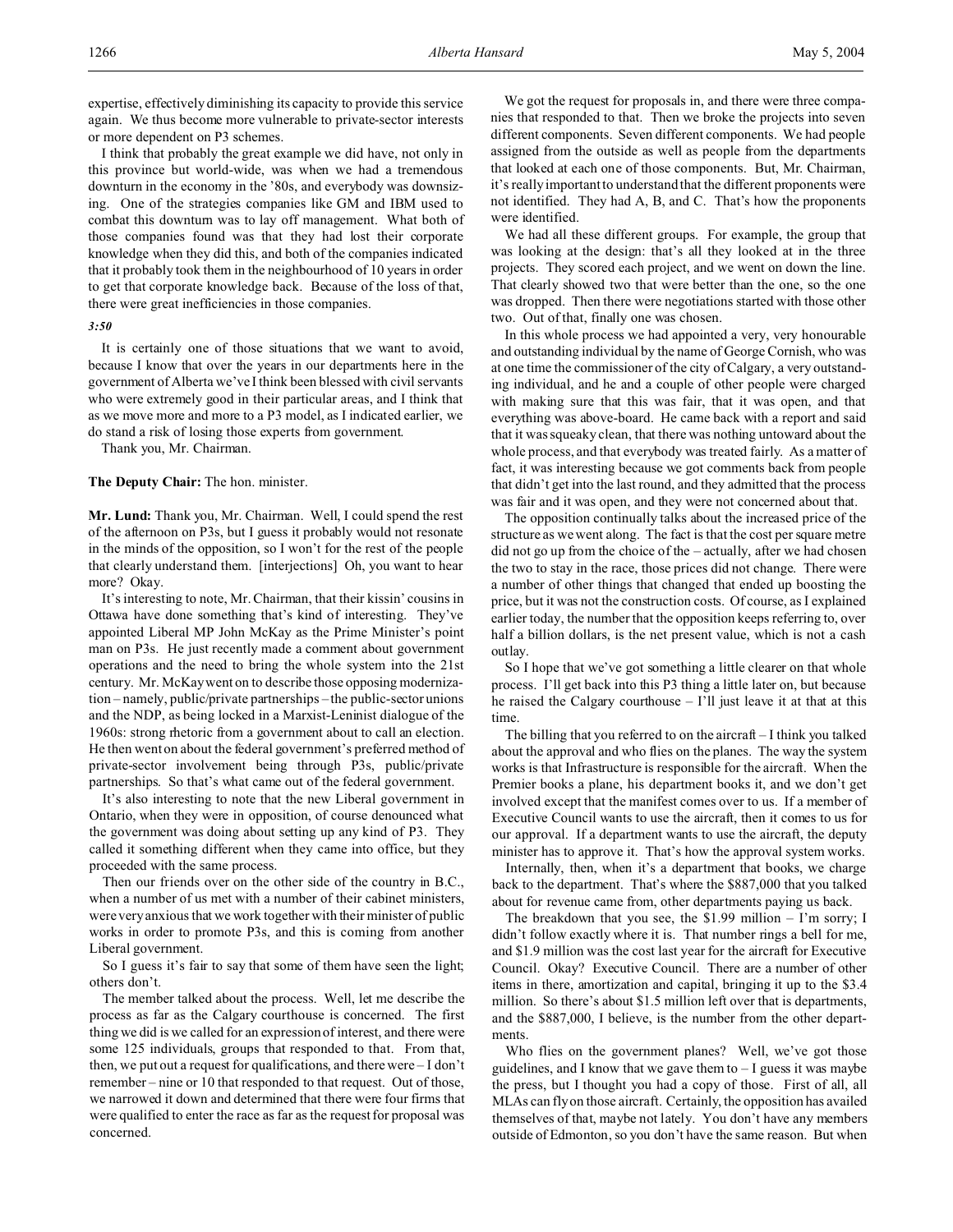you had an MLA in Calgary, he flew on those planes. When you had a member from Fort McMurray, he flew on the plane. So it's open to MLAs.

*4:00*

Who else can fly? Well, spouses can fly if there's room, only if there's room. If a spouse flies with a member to a function that they've been invited to and it turns out that on the way back there's another government member, then no, they can't fly back. We'll get you the whole detail on that, but that's basically the way it works.

You asked about the age of the aircraft, and you asked about depreciation over the next five years. Let's just get you that number. I don't know it off the top of my head. Airplanes depreciate very fast, and they kind of level off, and then they take another dip. I happen to know because I owned one. The age of the aircraft, the 200s: one is an '80; one is an '81 model. Then, of course, the 350 is a '97 model, and the Dash is somewhere in between there. I don't know the age right off of my head.

You asked about the replacement. Well, that's a tough one because, like I just finished telling you, the depreciation is rapid, levels off, then rapid. Unfortunately, we're getting to that rapid stage again. One of the things that happens when you get so many hours and so many years is you have to do what's called a vessel test. That means they've got to strip the whole plane down, pressurize it, and test the skin. Of course, metal testing goes on in the whole structure of the aircraft to make sure that there are no cracks or weak spots. So once you get to that level, that's fairly expensive, and it's costly to us because, of course, then we have to charter while the plane is down. We try to book it when it's not in, like, a firefighting season or that sort of thing, but it's not always that easy to do that.

Now, you talked at length once again about P3s. You were so worried about that horrible, horrible word "profit." Well, what do you think that a contractor that bids on a project – do you think he's doing it out of the goodness of his heart? No. How about the architect? Did they do it for the goodness of the heart? No. They've all got profit built in even if we are going to pay for it and we put out a bid. There's profit in all of those, and you have to have profit. People have to have profit. They can't operate if they don't have profit. So to be all bent out of shape about profit being in a P3 – well, yeah, sure there's profit. But there is if you do it in any other way too.

The profit that I think you pretend you're worried about is the profit on the money that they borrow. Well, not necessarily. You mentioned steel, which is a very good one. I was glad you mentioned that because the fact is, like with the courthouse, the prices go back to September, I think, before the steel went way up, and those prices are still holding. Well, guess what? That risk is all being transferred over to the private sector. If we were now putting out the tender, we would be faced with those increased prices.

So what's difficult to assess in these projects is: what is the value of off-loading risk? I've asked the Auditor General. I think we've discussed it in Public Accounts more than once. What is the value of off-loading risk? That's a tough one to quantify.

Also, another one that's tough to quantify is if you get a structure built, say, two years earlier than you would if you were waiting for government financing. What's that worth? Well, that depends on the structure. It depends on a whole number of things, and those have to come into the calculation when you're assessing: is this a good deal for Albertans?

You mentioned some of the projects that have gone sour. How would we do things differently? Well, I think I've described numerous times the process – and I won't go through it again – but the fact is that all of those safeguards are built in there, and at the end of the day we've got to be able to show that it's good for Albertans.

The quality of the structure. That's easy to monitor. There are different classifications of materials and structures. You write that into the contract. Very simple. Of course, if you find that they're not living up to the contract – it's lovely when you ask for some equity in the contract. That would be one way of ensuring right up front that: okay, you put some cash on the table, and if there's a problem, we dip into the cash and we rectify it. There are just so many ways that we can make sure that we're getting the quality of structure that we demand and that it would be similar to what we would build ourselves.

I think you're not giving nearly enough credit to the private sector in their innovation and the ways that they can do things that maybe are something that we can't access. What I'm thinking of is larger companies, particularly. When you talk about this steel thing, don't you think that a lot of them had already contracted a lot of steel? You bet they had. A lot of them had because they know they're going to use a lot this summer. They contracted that way back last year. Can we access that when we go out to a bid? Not likely. But we could access it where we were into like a P3.

I really take exception to your comments about the outside committee, because on that committee we have outstanding individuals. They are leaders in their communities, they're very strong on the financial side, and they understand business. To say that they somehow would be biased, that some would be not capable – I'm not sure what areas you were describing, but let me tell you that we have total confidence in those people that are on that alternate finance committee. They're there only because of their outstanding abilities, so I really feel bad that you would take a run at them.

Thank you.

**The Deputy Chair:** The hon. Member for Whitecourt-Ste. Anne.

**Mr. VanderBurg:** Thank you, Mr. Chairman. A couple of things. First and foremost, I want to thank the minister and his department for recognizing the need for a new facility in Onoway. The facility that is going to be replaced was built in 1921 for a cost of \$11,500. The Onoway community serves about a thousand students. So I'd like to thank you for recognizing the need in that community.

The second point that I wanted to raise – and I haven't heard it in the presentation that you made – is related to the federal building just down the street. What's the plan that your department has to dispose of or sell this building?

**Mr. Lund:** Mr. Chairman, it's kind of a perennial question that the member asks annually, and I want to thank him for that because we don't want to forget.

**An Hon. Member:** It keeps you on your toes.

**Mr. Lund:** Exactly. As one hon. member said, it keeps me on my toes, and that's good.

We are currently trying to assess all of our options and what we might be able to do with that building. It's a cost to us to maintain it and keep it, so I can assure the member that we haven't forgotten it, but it's difficult to really get something moving on it. I guess I can just advise him to stay tuned.

*4:10*

**The Deputy Chair:** The hon. Member for Edmonton-Strathcona.

**Dr. Pannu:** Thank you, Mr. Chairman. I also want to thank the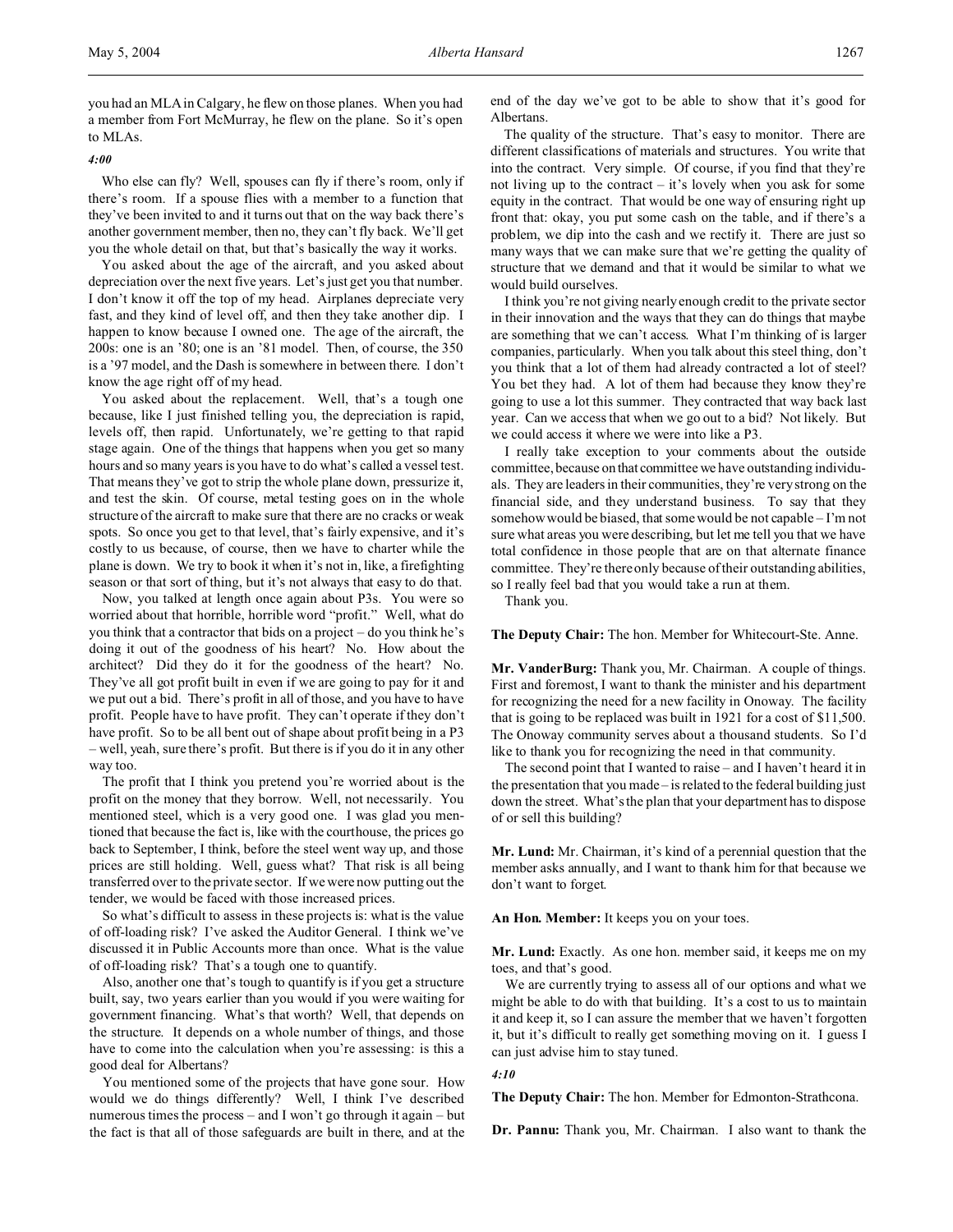I want to just shift the focus for a moment slightly in the questions that I ask the minister. Minister, I was looking at the 2004-2007 fiscal plan, and under the Auditor General's Recommendations there's the Infrastructure department mentioned on pages 148 and 149. For the sake of convenience and for reference I draw your attention to it, recommendations 26 and 27, and the response of the government, the department, to the recommendations.

Let me first, for the benefit of the other members in the House, read the Auditor General's recommendations. Recommendation 26 deals with terms and conditions of construction grants, and the Auditor General's report says that

we recommend that the Ministry of Infrastructure communicate, and require grant recipients to formally accept, the terms and conditions of construction grants. The terms and conditions should include:

- an accountability framework, including roles and responsibilities
- the consequences of failing to adhere to the terms and conditions
- reporting requirements
- the Ministry's right to audit.

Then on the right-hand side column opposite that recommendation of the AG is the response of the department. It accepts the recommendation, but it's the language of the acceptance section that I have some questions about. To me the language is tentative, and I would like the minister to clarify therefore what's stated there. "The Ministry does have grant agreements in place for grant funding for lodges." It specifically refers to lodges here and then says, "The Ministry will look at implementing similar agreements for all grant programs for 2004-05." So I take it that with the exception of lodges such arrangements have not been in place in the past.

The ministry says that it will look at implementing rather than saying that it will implement. I wonder if the words are used deliberately, and if so, what's behind that deliberate use of the words just "look at" rather than making a commitment to implement and if there are reservations what those reservations are. I'd appreciate knowing.

Then in the next sentence the statement says, "The Ministry will also look towards harmonizing its reporting requirements across all programs, recognizing that varying levels of reporting currently exist." So that's, I think, fine.

# **Mr. Lund:** What page are you on?

**Dr. Pannu:** Page 148 in the capital plan 2004-2007, the smaller booklet of the three related to the budget. I'll certainly be happy to wait for a minute if we can locate it for you. The Deputy Premier has it? Yeah, that's the one. It's page 148 when you get him a copy.

**The Deputy Chair:** You may proceed, hon. member.

**Dr. Pannu:** I'll just give another few seconds to the minister.

**Mr. Lund:** Okay.

**Dr. Pannu:** Well, Mr. Minister, I find it amusing that you and I are on the same page for a change.

It's the right-hand side, the response of the ministry and the department. The tentativeness of the language is what I'm asking you to comment on. The second sentence in the response is that "the Ministry will look at implementing similar agreements" rather than saying: will implement those recommendations. Then later on in the latter part, the last sentence related to recommendation 26, is that

"management will consider implementing an audit requirement for major projects where this requirement does not already exist." There's a difference between considering and doing. Again, is there some problem that's in fact anticipated in making a commitment that it will happen? So clarification, primarily.

Let me go to the next recommendation as well, 27. Again I'll read into the record the recommendation itself. This deals with the monitoring of construction grants. The Auditor General's report says:

We recommend that the Ministry of Infrastructure strengthen its monitoring processes for construction grants.

We also recommend that the Ministry make all construction grant payments through the Consolidated Cash Investment Trust Fund (CCITF) bank account.

The response from the ministry, again reading just the last sentence, is: "The ministry is also currently assessing the use of CCITF accounts."

My questions. At what stage is the assessment process with respect to the recommended use of that particular account? Is the ministry proceeding with using that fund as recommended by the minister?

I would prefer if we go back and forth this way with a small set of questions and then answers.

**Mr. Lund:** Just because we say that we're looking at it doesn't mean that we're not doing it. The fact is that we believe in working with the Auditor General to make sure that whatever we do meets with what the Auditor General feels is required.

You have to also appreciate that there's another partner in this. In number 26 it was primarily talking about the lodges and how they were handled. So we are working with the Auditor General, and just because we don't say that we're doing it – we're not exactly sure. Maybe there's a better way of accomplishing the same thing. That's all that means.

**The Deputy Chair:** The hon. Member for Calgary-Currie.

**Mr. Lord:** Thank you, Mr. Chairman. I'm pleased to rise to ask a few questions.

**Dr. Pannu:** Mr. Chairman, we had an agreement to go back and forth.

**The Deputy Chair:** Okay. Did you want to just go back and forth for maybe five minutes or so? Is that okay?

The hon. Member for Edmonton-Strathcona.

# *4:20*

**Dr. Pannu:** Thank you, Mr. Chairman. Now, the minister has spoken a fair bit on P3s as one of the central pillars, it seems, of the policy of the government. My specific questions. It has come to my notice that a P3 route is recommended by the government to various SIOs, supported infrastructure organizations. That's the term that is used, I guess, in the documents.

The west Lethbridge school construction case is an interesting one. There appears to be pressure coming from the government for the school board to proceed with a P3 route for the construction of that while there is broad-based opposition in the community of Lethbridge. The minister, I'm sure, is familiar with that. That raises the larger general question of: is there more or less a mandatory set of requirements now, or near mandatory, for all SIOs to do a certain percentage if not all of their new projects to the P3 model? If there is a mandatory requirement or at least a strong expectation from the Infrastructure department or from the side of the government?

My next question is: does the government use funding decisions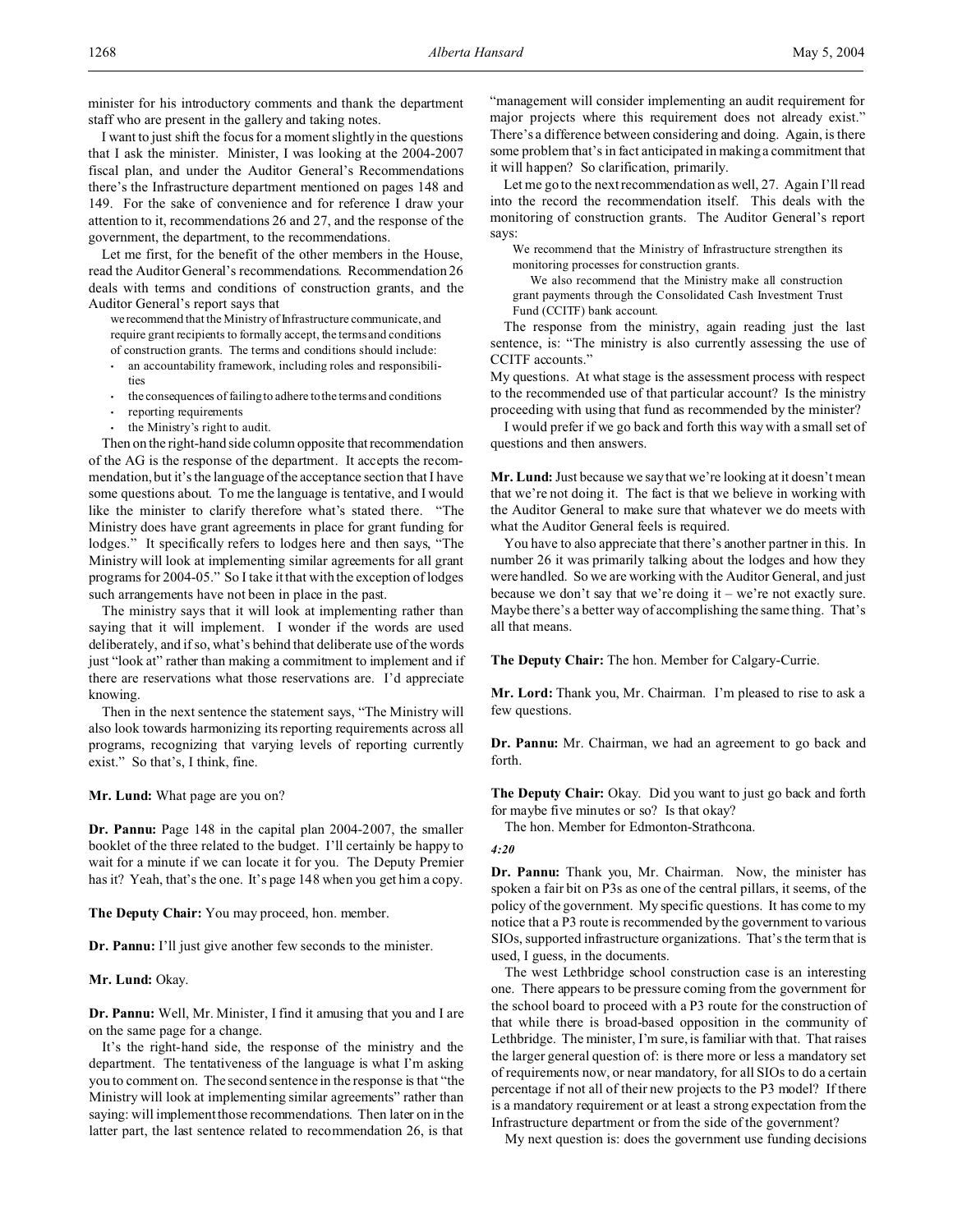as leverage to make sure that the party, the SIO, involved on the other side says yes to the P3 route, even though there may be opposition either on the board or, certainly, in the wider community that the board represents, such as the school board in this case in west Lethbridge? So that's one question. Maybe I should ask a couple others too.

My next question is on P3 evaluations. When the proposals are evaluated and then one proceeds with them, are there specific policies which guarantee a certain margin of profit to investors? I'm not at all worried about whether profit is a dirty word. That's not the question. The question is: does the government oblige itself, does the government commit Alberta taxpayers to a certain minimum return on the investment? If that is the case, what is that? You know, these things are not public. People don't have access to that information, and there are concerns all around. Why go that route if it's going to cost more?

One of the questions that's always asked is that a private investor would expect a certain return on the investment which is market based, I guess. Investment project A expects to get 16 per cent. If they then decide to go to project B, which is a P3, would they not expect at least the same kind of return? My question to you is not about what the rate of profit is that's built into the decision-making from the Infrastructure side. First of all, is there a policy of guaranteeing a certain minimum profit rate, and if that is so, then what is it? If it's not there, then what's in the P3 route for a private investor to come along and invest in this and accept some of the conditions and limitations that a P3 project would entail for the private investor?

So perhaps we can get some answers to those two questions.

**The Deputy Chair:** The hon. minister.

**Mr. Lund:** Thank you, Mr. Chairman. To say that there's a percentage that we're going to demand be built with P3s: no; not at all. We never ever indicated that that would be the case. Each one will be assessed on its own merit as it comes along, because it's got the process that it's got to go through internally, and then the outside committee will have to evaluate it. It has to show that there's a benefit to the Alberta taxpayer to go that route.

I think that there's a great misunderstanding about P3s. The west Lethbridge is going to be a P3 because the city has said that they're going to put a library with those two schools. So that's a P3. Okay? The city is going to finance their own. We might be financing the schools. What I have said to the schools is that there are investors that are interested in being a part of this whole thing, so don't discard them. Maybe that's part of the process, that there be outside financing. That might be part of the process. But remember that it's a P3 because the city is there.

Another prime example: in Drayton Valley there's going to be a public and a Catholic school, and the town is putting a facility in the middle. That's a P3. We may very well be financing; we don't know. We're telling the school boards to go ahead and look at the options. We're not saying that that has to happen, but in the case of Drayton Valley they're working very hard to make it happen.

It just dawned on me that maybe where you're getting really hung up is the difference between equity and financing. Equity: if a contractor or someone is putting money into a project, yes, they expect to have a rate of return, no question. But remember that when equity is put in there, that's also an area that we can access if, in fact, there's some kind of default. It also works as a contingency in the whole project, because any time that we build a project, we have to have a contingency. Well, over in the private sector it's called equity.

Now, the other, financing. They go out and they buy a bond. So

we have access to that money through the proponent of the project. That's how it works. As far as making a profit on that money they borrow, no, that's not what it's about. That's what it will cost us to repay the bond, whatever that interest rate is. Yeah, somebody's making money on the interest rate, but that's no different than if we invested.

One of the things that we need to do is get our head around: what is money worth? I would be very interested to go back now and look at the heritage trust fund. Go back 10 years and look at the rate of return on those dollars, even though we had a disaster in 2002. I suspect that you will find that the rate of return on those dollars was even greater than the 5.5 or 5.4 per cent that you can currently buy a 30-year bond for. I suspect it's more than that, that we made more.

So, really, does it make sense that we then would take money that could go into the heritage trust fund or take money out of the heritage trust fund to pay for a structure when, in fact, you can go to the marketplace and get the money cheaper? You know, I think we've got to really look at those kinds of things when we're talking about this financing. If you doubt my word about what it costs for bonds, you can go to the marketplace today and find out what it costs for a 30-year bond. It's around that 5.5 per cent. Check and see what the heritage trust fund made. I suspect it made more.

**The Deputy Chair:** The hon. Member for Calgary-Currie.

**Mr. Lord:** Thank you, Mr. Chairman. I rise to ask a few questions of the minister as well. He's certainly taken quite a few of them today, so he can get back to me later if he's not able to answer all of them.

My first question. I guess I'm kind of wondering about – and the minister and people may recall – the School Construction and Operating Costs Committee that the minister put together. I was very pleased to be on that as the chair along with my colleagues the members for Whitecourt-Ste. Anne and Edmonton-Meadowlark, and the Member for Calgary-Shaw also helped out quite a bit on that committee. We did quite a bit of work and analysis on that committee some years ago and submitted our report a couple of years ago to the minister.

There were a number of recommendations in that report that I'm curious about. I guess the main one was that we sort of identified savings of potentially up to 25 per cent on costs of building new public schools, obviously something very desirable. At the time, and with the new century school program, we were quite excited with the notion that we might be able to save \$250 million on new schools. Of course, I'm aware that the minister does not actually build the new schools. We don't build them; it's up to local school boards whether or not to actually build the schools. I know that the minister was very, very supportive of that report and its recommendations and asked his staff to send it to the school symposium and incorporate the results into the school symposium.

# *4:30*

I have not really heard anything back from that report ever since. I haven't seen recommendations moving forward, and the results of the school symposium which I read made no reference whatsoever to any of the recommendations that we sort of came up with.

So I'm wondering if the staff in the minister's department perhaps had some issues or problems with that report that found it too difficult to implement. I'm wondering if the minister could perhaps give our committee some advice or recommendations on how we might move some of the recommendations in that report forward. If the problem is getting local school boards to actually act and implement some of those potential recommendations, perhaps we can do some more work on that.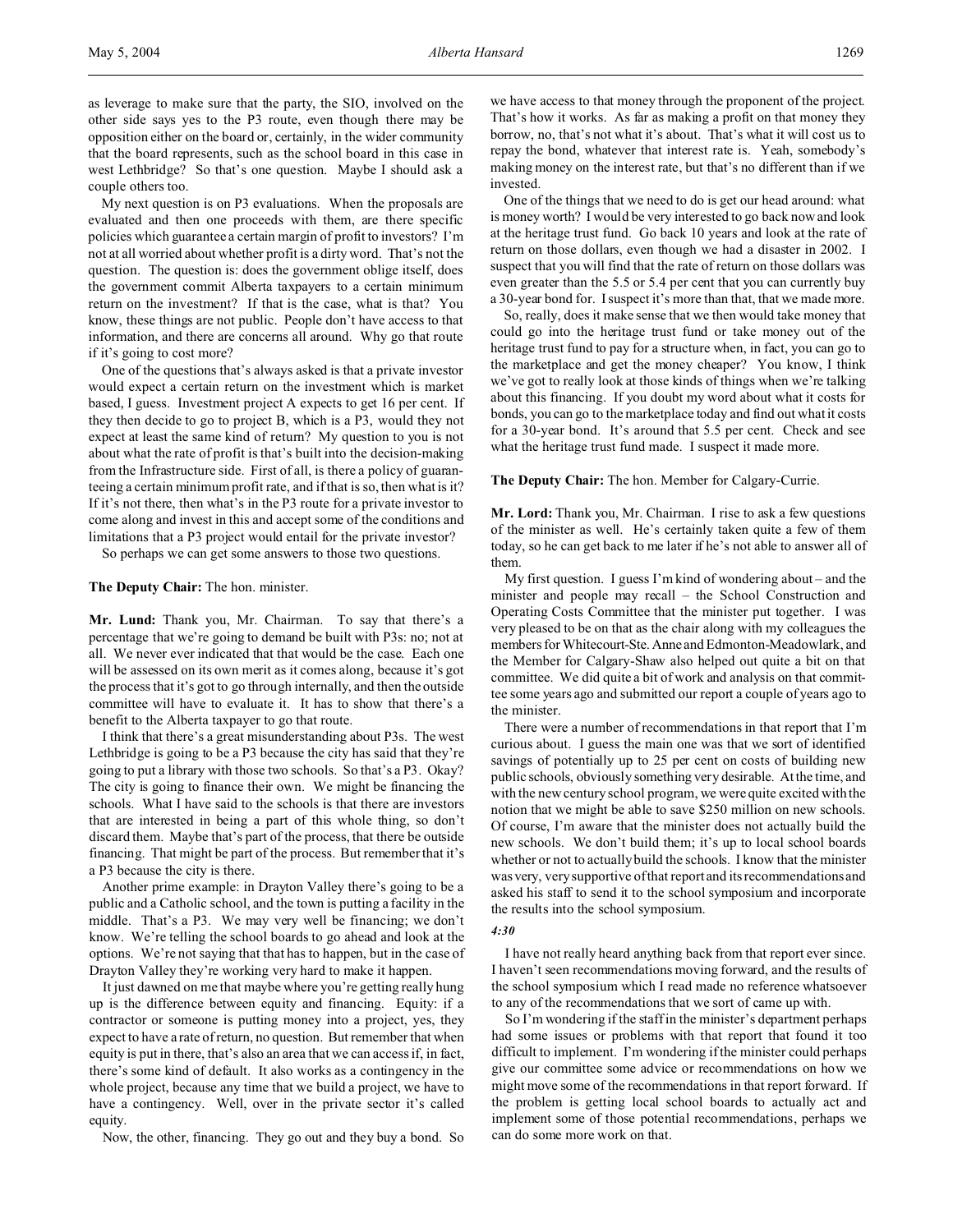The second question I'm wondering about, of course – in that report we did talk about partnerships with developers, particularly in new subdivisions, to get new schools built in new subdivisions and how that might be envisioned. Of course, when we talk about public/private partnerships, in my mind at least, from my studies on the issue the most beneficial area to look at in terms of potential partnerships was in fact with developers building new schools in new subdivisions.

I mean, there are many, many partnerships proposed within and without government. Of every hundred that are proposed, probably only five or 10 may ultimately ever be put together. But, ultimately, they work when each partner is able to bring something to the table that the other partner cannot bring or has no ability to bring. In other words, there's added value from each partner in the proposal.

Certainly, in a new subdivision where a developer finds that the people buying his houses are anxious to see a school in the subdivision and are willing to pay more for the houses in that subdivision if there were a school, clearly the developer is in a position to bring cash, money to the table that the government has no ability to collect otherwise. That's what makes that type of partnership so potentially beneficial to study in terms of a public/private partnership that would really work on behalf of everybody. That was one of the things that we explored.

I know that in Calgary it met resistance from the schools boards. They hadn't really been in favour of looking at this proposal in the past. They were quite resistant to it. But I did notice that as more and more discussion came out publicly about this kind of approach, they seemed to be slightly warming to the idea at least, and they did come forward with a number of sort of obstacles they'd identified in terms of legislation and shared responsibilities between our department and their department, et cetera, that seemed to be creating some obstacles.

I'm wondering if the minister could maybe speak to that, whether there's been any movement or updating. Have we cleared all the obstacles away such that local school boards could in fact enter into partnerships with developers in new subdivisions, you know, legislatively? I understand that there are still political issues and other friction, but I just wanted to see if the minister knows that we've cleared the legal hurdles to allow it.

The third question I'm kind of wondering if the minister could speak to is the use of old schools and schools that have been closed down or ordered as surplus by local school boards where there have been expressions of interest by alternative organizations, charter schools, other organizations. It appears that there's considerable resistance to local school boards actually allowing that. They tend to perceive them as competitors.

I guess my perspective is that those are public assets, public property, and not to be used, I think, in a negative competitive manner by public school boards that are just trying to prevent the use of these public assets in a manner that would be much more beneficial to our children. So, you know, I'm a little concerned about some of the directions I've seen there.

The final question I'm wondering about – I've been asked, because of the publicity around airplane flights and so on, how much money I am spending, et cetera, or costing the taxpayers, and I've sort of looked at it and said: well, if not one single MLA flew at all in a given year, clearly we'd still have to pay for the plane, the hangar, the pilots, all the rest of it. So there's an operating and a fixed cost on this. I'm curious what the fixed cost component of any particular flight might be. In other words, if only one person flew one flight in a whole year, what would the cost of that flight be? You know, if one person flies on a plane, it costs X number of dollars, but if 20 people fly on the same plane, it seems to me that

the other 19 are flying for free. There is no incremental additional cost.

I'm wondering if the minister has done any breakdown or thought about, you know, breaking down the incremental, the marginal additional costs of more people flying or less people flying and the fact that I don't think it really costs the taxpayers much, if anything, to have more people flying then less if, in fact, most of the costs are really just the fixed costs of keeping an airplane fleet in the first place.

I'm wondering if the minister could maybe speak to those four questions if possible.

Thank you, Mr. Chairman.

# **The Deputy Chair:** The hon. minister.

**Mr. Lund:** Thank you. The hon. member and his committee did very good work. Actually, we fed the report and the recommendations into the school symposium, and then out of the school symposium we had four subcommittees that worked on all of the recommendations that came out of the symposium. I have to admit that I couldn't go back and identify a recommendation that came out of the symposium that came directly out of the hon. member's committee's work. We'll commit to having another look and see if we can't find some of that.

You talked about the new schools in new subdivisions, and we're on the same wavelength. As a matter of fact, when we first talked about P3s, when I met with the developers, I suggested that this would be the ultimate P3 if we could get it accomplished.

Some of the problems we've run into – and you alluded to some of it with the school boards. They're really, really concerned about so-called queue jumping. I don't agree with them. I try to point out to them that, really, what that means is that if you could get a school built by a developer in a subdivision that doesn't cost us money, we could do something over here that actually speeds up in a different area to accomplish their priority list.

That was one bit of the problem, and it still is there. Although credit to the Calgary public board, of course they've gone out now and seem to have embraced the P3 concept. So I'd be very, very anxious if we could get one working.

One of the other difficulties – and the developers raised this right away. The urban municipalities seem to still insist on taking the 10 per cent. That's what the act says that they can do, and that's what they want. I have talked to them and suggested that, well, really, all we need to do is take out the footprint of the school so that you can allow that for another use down the way. If you're going to build, say, a K to 4 school, 25 years out you probably aren't going to have enough people to fill it, so then you convert it to another use.

Unfortunately, we're having some difficulty with getting that kind of agreement. They want to have that 10 per cent either be designated as recreational or school and owned by the city. They don't want to have this part that would be left out of the 10 per cent owned by the developer. Of course, then that would mean that it could be redesignated as something else other than school or recreation or park, those designations.

We haven't got by that hurdle, and that's a problem. The hon. Minister of Municipal Affairs and I have had numerous discussions about this and how we might try to move that agenda forward.

#### *4:40*

The closed schools are a tough one for us because we do not own the school. While I don't like doing it, I've on two occasions basically directed that certain things would happen with a closed school. It's something we don't like doing, because we like to work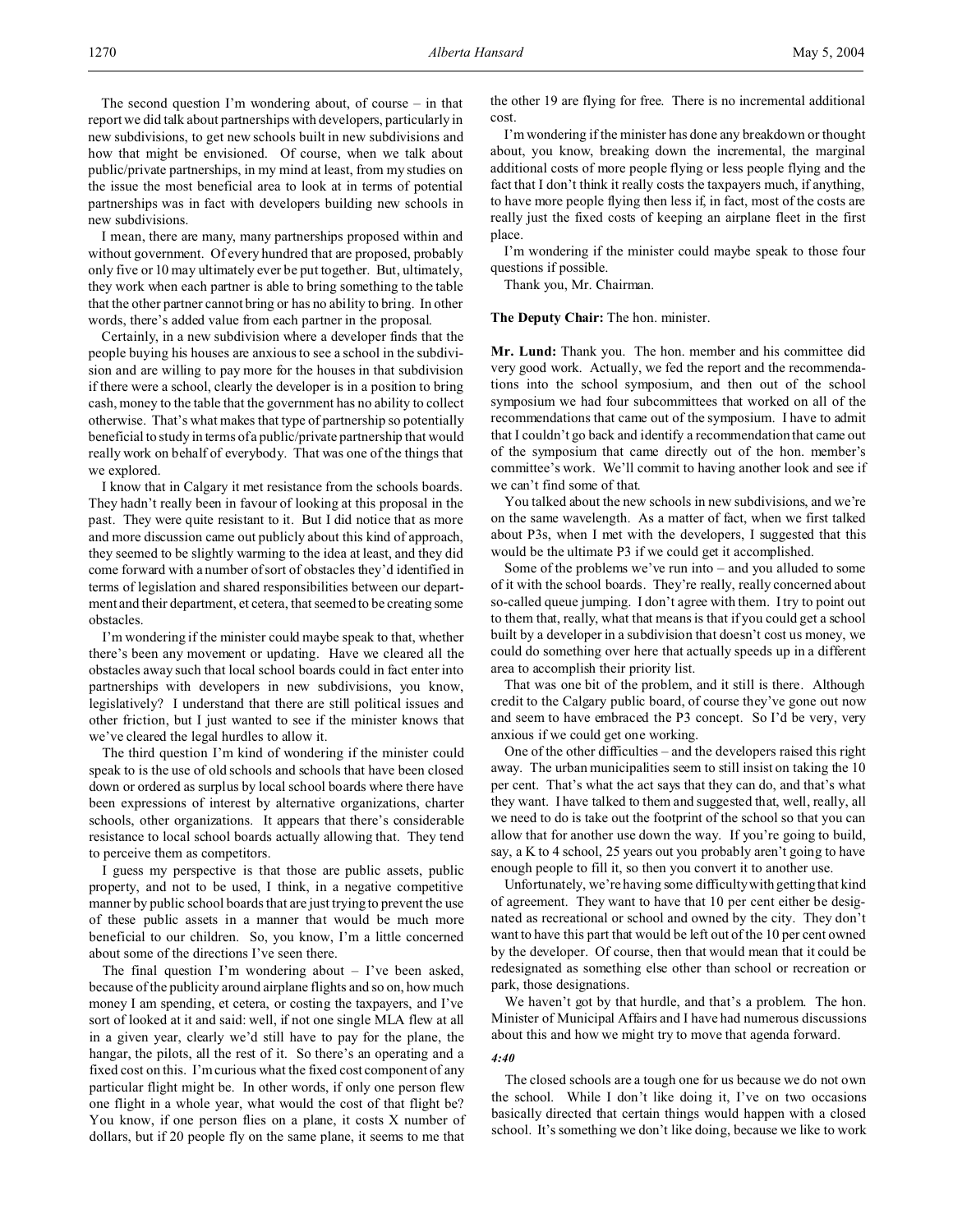I'll have to get back to you with those numbers as far as the breakdown of the fixed cost. We've got those numbers, and I just didn't have a chance to go through this enough to pick them out for you right off the bat. But we'll get them for you.

Thank you.

**The Deputy Chair:** The hon. Member for Edmonton-Ellerslie.

**Ms Carlson:** Thank you, Mr. Chairman. Very pleased to be able to have the opportunity to ask a few questions on this afternoon's estimate debates. First of all, Mr. Minister, I'll ask you about the Jubilee renovations both in Calgary and Edmonton. We understand that there have been a number of cost overruns there and that originally, as I understand it, your share of the contribution was \$32.8 million. It looks like now the project on the provincial side is going to cost \$50 million. So that's a 53 per cent increase between the two Jubilees.

We'd like you to tell us why such a high cost overrun and why those overruns are still occurring and what you're doing to sign off on any of the contracts to try and minimize the costs involved there?

# **Mr. Bonner:** Will they be completed on time?

**Ms Carlson:** Yes. Will they be completed on time? So if you could answer that too.

That ties into my next line of questioning, which is on the Auditor General's report. The recommendation that we saw from the Auditor General was that "the Ministry should strengthen its processes for managing construction grants." This directly relates to what has happened with the Jubilee. So if you could comment on what steps you've taken to strengthen that process and how many more cost overrun surprises we may be seeing in the next year.

My colleague fromEdmonton-Strathcona talked about recommendation 26, where the recommendation was that the ministry "communicate, and require grant recipients to formally accept, the terms and conditions of construction grants," and it included a list of what that should include. The part that my colleague didn't talk about that is of concern to us is whether or not you've established an accountability framework for regional health authority grant recipients, tying it into this particular recommendation? Are you going to specify consequences for noncompliance? Do your approval processes now contain compliance reporting and auditing requirements?

We're looking for you to be able to fully evaluate whether or not you're receiving value on the capital projects, and that would be a worthwhile exercise to make public so that the people of the province can see that too. Do you make those evaluations consistently, and if so, will you make them public?

Recommendation 27 in the Auditor General's report is recommending that the "Ministry of Infrastructure strengthen its monitoring processes for construction grants." Have you standardized the accountability and involvement for every type of capital project, and can you demonstrate value for money on fast-tracked capital projects? What kind of criteria have you developed to determine whether or not a project should be fast-tracked? Is there a ceiling on cost overruns in that particular case?

Are you documenting the review of the grants that you give? Can you tell us how the ministry is ensuring that its approval is sought for every contract greater than \$100,000? Does the ministry make all construction grant payments through the consolidated cash investment trust fund bank account to protect the grant from any losses?

Another recommendation that we saw in the report was that "the Ministry of Infrastructure implement a process to ensure that contracts with construction managers protect the Ministry's interests as a funder and are cost-effective." If you can give us an update on what you've done to comply with that recommendation. Particularly, I'm interested in whether or not you have a framework for contract management and accountability now built in where risks, roles, and responsibilities are laid out and any contract revisions are in writing and signed off by both parties.

Recommendation 28 was also to do with the Ministry of Infrastructure, and it recommended that "the Ministry of Infrastructure, working with other ministries, improve the security of government buildings and the safety of people who use them" and then listed a series of things that they would like to see enacted such as identifying resources and implementing increased levels of security on buildings determined at risk, monitoring compliance, stuff like that. So if you can tell us what you've done to establish minimum security standards for all of the buildings and communicate with those in the buildings – are you doing a risk assessment on those buildings? – and any other information you have with regard to that, it would be helpful for us. I know that you must be working in conjunction with other ministries on this, and if you can tell us what your role and responsibilities are and essentiallywhattheirresponsibilities are, that would be helpful.

Of course, I couldn't end my line of questioning without asking an environmental question, so if you could just update us on what you're doing to green up the buildings. I know that you have some projects underway to make sure that buildings are retrofitted, and if you can give us an update on what's happening there.

My last question has to do with the building just north of here on 107th Street and I believe it's 99th Avenue. I think it was called the federal building at one time. If you could give us an update on what's happening there. I understand that it's still vacant. Are there any plans for you to sell it or retrofit it or whatever you might be planning?

Those are my questions. Thank you.

# **The Deputy Chair:** The hon. minister.

**Mr. Lund:** Thank you, Mr. Chairman. I'm not sure where you're getting the information on the Jubilee auditoria, that there have been consistent overruns, because that's not the case. What happened is we did an estimate and then went out for tender, and the tenders came back, and they were 47 per cent or something like that over what we estimated. So, of course, right away that raised a whole bunch of questions. How on earth could it be that far over?

You don't modernize or renovate facilities like the Jubilee auditoria every day, so we underestimated the cost of a lot of what was going to go on there. You must recognize that to get the proper acoustics in a building like that, there are only a few people in Canada that are contractors that are capable of doing it. Those curtains, for example, are hung at an angle. They've got to have the right angle; they've got to have the right tension; they've got to be the right material. That's just one example. The lighting gets to be extremely expensive. For the seating the plan was to redo the whole interior and take out all of those seats and put in new ones. We were short on that. The list of areas goes on, but it was not that it was a creeping increase. It's just that when we put out the tenders, yes, there was a big increase.

We're going ahead with the project. We're going to find the funds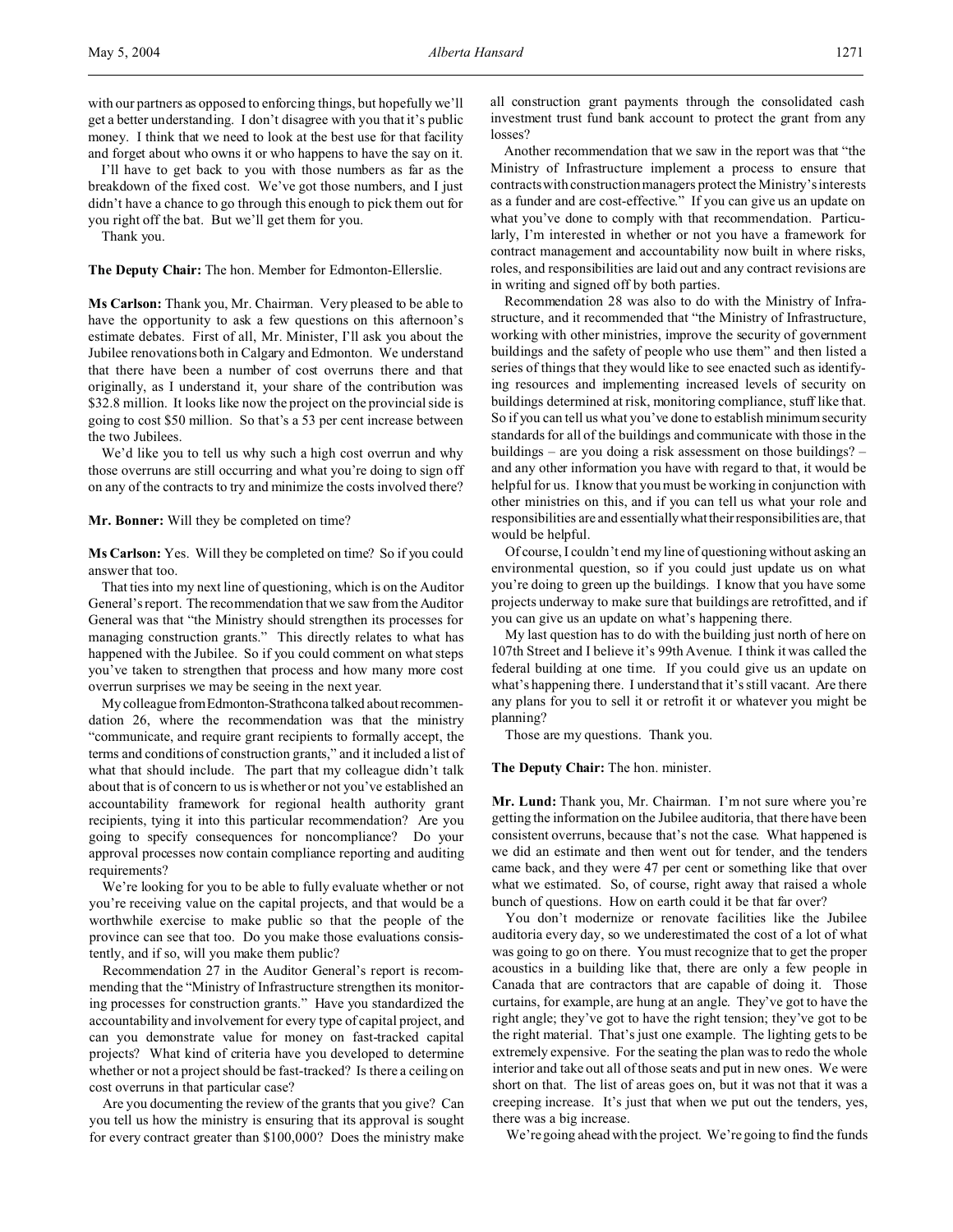to do it because we committed to the project some time back. Before we put out the tender, we had committed. The reason that we had to commit quite a while ago to doing it was because, as you know, there are a number of organizations that have programs that operate in those facilities, and they're booked years ahead. They had to go and find alternate venues at a big cost, so for us not to go ahead would have put many of them in a very difficult position. Quite frankly, those buildings have been there and served us well for a number of years, so it's time, and no better time than when we're coming to our centennial, to upgrade them. So we will be going ahead with that.

### *4:50*

You asked a lot of questions about the Auditor General, and rather than trying to go through them all – you were asking them as fast as you could read them, and I couldn't write that fast – what we'll do is get the answers back to you in writing.

You talked about what we are doing to green up. Well, when you get to Ottawa, you can tell them how the Alberta government was the one that went out and got contracts for green power so that 90 per cent of our power, starting in 2005, will be green. Incidentally, we didn't have to pay an exorbitant price for it as well. So that's one thing we're doing.

The retrofit program that you referred to is still ongoing, and as you know, this building last year completed the retrofit. I don't have the number of projects that we've completed right in front of me, but we'll get them to you. It's been a very good program and has accomplished a lot.

I commented on the federal building earlier. Now, I'd like you to tell me: do you want us to sell it? What do you want us to do with it? We'd love your input.

Thank you, Mr. Chairman.

**The Deputy Chair:**The hon. Member for Edmonton-Castle Downs.

**Mr. Lukaszuk:** Thank you, Mr. Chairman. Just a couple of questions for the minister. The procedures surrounding building of schools is of some interest to me and, definitely, my constituents. As the minister may appreciate, many individuals make decisions on where to purchase property or where to move based on an assumption that a school will be built in a given neighbourhood. Using a case in point of Edmonton-Castle Downs, residents have been moving into that particular neighbourhood for some 20 years now under the assumption that a high school will be built in Edmonton-Castle Downs at one point or another. Well, two decades of development have passed by and not a sign of a high school at this point.

I know that the minister has been meeting with the school boards and is in continuous contact with the school boards. I'm wondering: what is the procedure? How are the decisions made on where and when we're building schools? How does the minister's office interact with school boards on the issue of making decisions where and when schools are built? How do we deal with constituents who have made decisions on where to purchase properties and where to raise their children relative to a school being built? How do we interact with those requests?

Thank you.

**Mr. Lund:** I want to thank the Member for Edmonton-Castle Downs. Yes, we have been meeting with the boards of education in the city of Edmonton. The whole process as far as when a school is going to be built: first of all, the boards of education every year give us their three- and five-year capital plans. Of course, we require that they priorize their list. Then we take that information, internally go through all of the projects, and scale them according to a very rigorous criterion, and they come out with a number. Then, of course, that gives us the ability to priorize them on a provincial basis. So we come down as far as the money will work and build and approve those projects.

I meant to mention this earlier and just now thought of it again. I think it was the Member for Edmonton-Glengarry that had asked about the preservation issue. I've asked the staff to do an inventory of all of the preservation projects and what it would cost us to not only just do the preservation – in both Calgary and Edmonton we've got quite a few schools that are very low utilization – but what it would it cost us to in five years do the modernization and rightsize these schools. So we get our utilization up; we get our operating costs down.

I raise that now because that kind of fits into one of the problems like the Edmonton public board has as it relates to another high school in Castle Downs. In the north part of the city they've got Queen Elizabeth that's running. Even though they closed off half of it, I believe it's still only in around 60-some per cent. Then they've got M.E. LaZerte, that is running well above the hundred per cent, and these two schools are not that far apart. Then in the south sector of the city they've got huge demand down in the southwest, and the schools down in that area are very full. So it's a difficult situation that they've got. They recognize the need for a high school in that very north part of the city in the Castle Downs area. They recognize that, but we'll have to work our way through it.

The Catholic separate board, too, has a situation where their utilization is still below the 85 per cent that we're asking for, and of course they'll be opening their new high school over in the western part of the city very shortly. As a matter of fact, I believe it's next fall that it starts taking students.

What is going on now is that the Edmonton Catholic separate board is very close to needing another school in the north part of the city. As a matter of fact, I wouldn't be surprised, when we see their three-year plan come back, that they may very well have that as number 1 or 2.

We also know that the Capital health authority is interested in doing something over in that area, and to me this picture is starting to really look very attractive. If you could have a separate and a public and a health facility in the middle, it would really go a long way to accomplishing a number of things, including the crossministry initiative that we're going to be pushing even harder for the benefit of students: Children's Services, because we need to have the health facility or health component, mental health and other health. We need to have the Solicitor General's department be involved, the Attorney General's department, and then of course the educational component on either side of it. So that's where we're at as far as the situation in the north part of the city.

I know that the hon. member, while he didn't mention it right now, was asking me the other day about funding for private schools. Well, we do not fund the capital or operating and maintenance of private schools. They get some Learning funding – I believe it's 60 per cent of the instructional – but we don't have a part of that.

*5:00*

**The Deputy Chair:** The hon. Member for Edmonton-Glengarry, and then I'll recognize the hon. Member for Edmonton-Strathcona.

**Mr. Bonner:** Thank you very much, Mr. Chairman. Just a few more questions. The federal building just north of the Annex was mentioned earlier. It would be very expensive to clear the asbestos out of that building, and it certainly has very, very old mechanical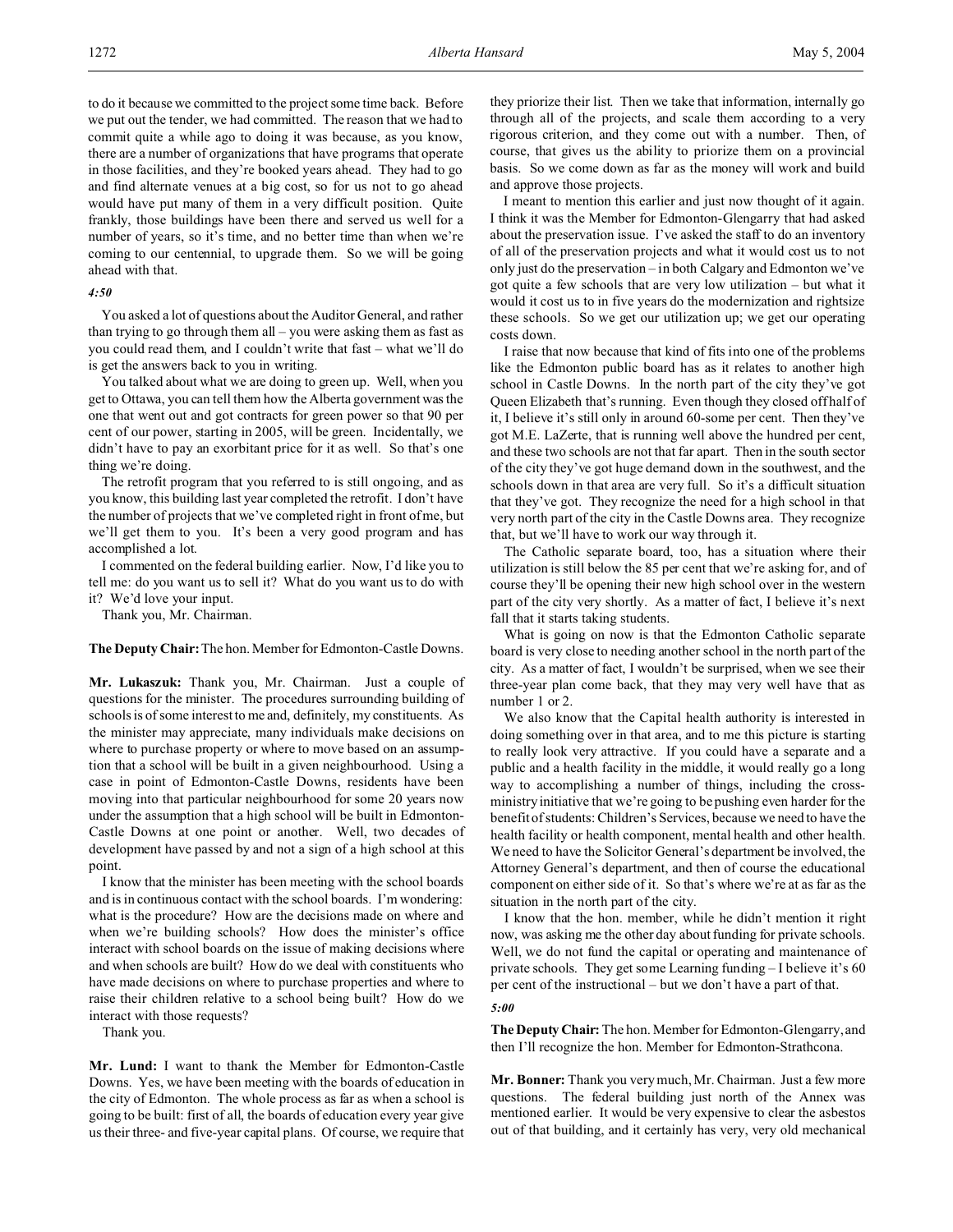systems in it for air circulation and heating and whatever. Could the minister please tell us if he's had any proposals at all for perhaps even a P3 project where people would come in and renovate the building and the province would lease that space back from those particular people or enter into the P3 in some type of arrangement whereby that office space could be used by government?

When I'm looking at the annual report for Infrastructure, I see that we are currently leasing 290 buildings and roughly 5.5 million square feet of facility space. So if there were a P3 in that particular situation, would it be possible for the cost savings – I think we pay somewhere in the neighbourhood of a million dollars a year right now just to maintain that building and pay the heating and costs. Those are certainly costs that could be saved by the government owning the building. We could be saving dollars in the cost of leased facilities that we now use in the 290 buildings.

Has there been an analysis done as to whether this type of arrangement could possibly work so that we could make that building operational again? I do realize that it would be a very expensive process, but in the end would it be beneficial to us to enter into this type of agreement?

As well, along the lines of government-owned properties, we have over 1,900 buildings that are owned. Could the minister please indicate: what is the value of those assets to the citizens of Alberta?

Another question that came up when I was talking to people  $-1$ was looking as well in *KeyNotes*. It's a publication put out by the Edmonton public school board. In here it goes on to say:

"We respect and recognize that Calgary has a need for new schools," explains Board Chairman Svend Hansen. "But our students need and deserve new schools as well, particularly in emerging neighborhoods. Frankly, we were surprised by this decision."

Of course, the decision that they're referring to is the dollars that Calgary received for seven new schools and that Edmonton public did not receive any monies for new schools in this current budget.

I think we all recognize what a leader Edmonton public is in education, that they've done, I think, a very good job at trying to become efficient. They certainly realize the strain it puts on their transportation costs when they have to bus students from the suburbs to existing schools rather than building new schools in communities as the city expands.

They receive a tremendous amount of calls regarding: "Why aren't there schools in this new area? When we moved in, there were provisions and land set aside for new schools. We were assured that these new schools would be built, and now we've been here a number of years and still no schools." Certainly, it is a huge problem.

I know that they are trying to the best of their ability to make efficient use of the existing schools. They also see the disruption it causes families and communities when they have to bus students out of the community. They also view schools in their communities as community centres, and they're used for many different purposes. They have gone into the whole idea of sharing resources, of looking at clusters. They've been very creative.

Getting back to the quote from *KeyNotes: Partners in Education*, how is it that Edmonton public, for one example, received nothing in the year, yet Calgary received funding for seven new schools. Certainly, what they look at is reliable, sustainable, consistent funding so that they can have their business plans and complete their business plans as well.

I do have a few questions on performance measures for core businesses, and I'm referring to core business 1 on page 281. Only 64 per cent of health facilities are targeted to be in good condition from 2004 through to 2005. Why is this ministry not targeting an increase for that particular measure?

As well, those schools that are in good condition are targeted to decrease in 2006-2007. Why is the percentage of schools in good condition so low, at only 51 and 55 per cent, and why the decrease in 2006?

Performance measures for postsecondary institutions are the most disturbing of all. In 2004-2005 only 39 per cent that were built before 1988 and 45 per cent of all facilities are targeted to be in good condition, and those institutions built before 1988 which are slated as being in good condition are targeted to decrease through to 2007. Page 283 is where I got those figures.

My first question is: why are those percentages so low? Why haven't postsecondary institutions been priorized given their sorry state? Why are those institutions built before 1988 which are slated as being in good condition targeted to decrease through to 2007? As well, why isn't the percentage of all facilities in good condition targeted to increase through to 2007?

As well, when we are speaking about facilities, why are government-owned and -operated facilities that are rated as being in good condition targeted to decrease through to 2007 to a low of 42 per cent. Again, why are the utilization and functional adequacy performance measures for all these facilities targeted to decrease in 2004-2005 and then remain constant through to 2007? Those figures are from page 284.

When we look at energy consumption, why is the energy consumption in government-owned and -operated facilities targeted to remain the same from 2004 through 2006? Is there no way that we can look at making these facilities more energy efficient? As well, why does the ministry not rate the cost-effectiveness of the air transportation services it provides through performance measures along with the ones that we find on page 286?

Finally, Mr. Chairman, to the minister: why are the performance measures for the client satisfaction survey on service delivery not targeted to increase through to 2007? I got this information from page 287.

In closing, Mr. Chairman, I'd like to thank the minister and his department certainly for providing us with the information on these many questions today, and I look forward to his answers.

Thank you.

*5:10*

**The Deputy Chair:** The hon. minister.

**Mr. Lund:** Thank you, Mr. Chairman. The federal building doesn't cost us a million dollars. Probably less than half of that a year is what it costs us to keep that building. We don't know for sure exactly how much asbestos is in that building, but we do know that the cost of renovating would be very substantial.

Have there been proposals? We've never called for any proposals. There have been some come to me unsolicited, and quite frankly they were so costly that we couldn't even consider them.

For anybody who thinks that we're just hung up on P3s, that they're going to work in every situation, there's an example that we didn't even take forward because I don't think they would have passed the test quite frankly. We don't have a need for that building at this point. You know, it's easy to justify it when there's a need for something, but when you don't really have the need for it, it's tougher to spend the money on it.

I didn't keep my notes well enough here, but I do know that you were talking about the decrease in good condition to fair condition. We look at our three-year business plan, and we look at the numbers that we have in our budget, and this is the result. This is what's going to happen. We're being very honest, straightforward. Because of the age of the buildings we know that if we don't spend more money, this is the result. We're being very honest that that will be the result unless we spend more money on them.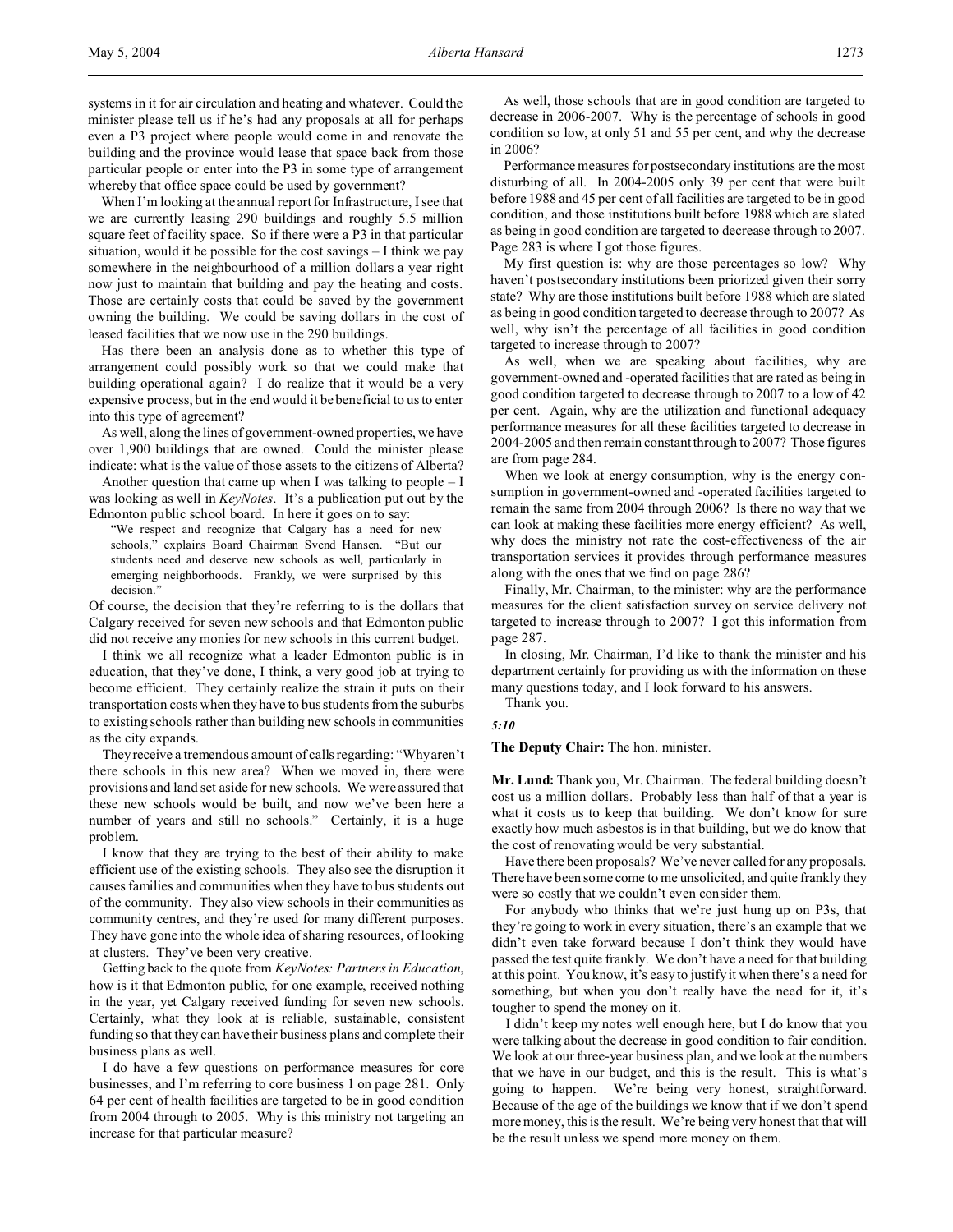As far as the efficiency is concerned, you have to remember that as old buildings deteriorate, the cost goes up. So when you don't see a decrease in the cost of operating those buildings, that's directly related to the age and the condition of the building. You know that from your own experience in operating your house, and these buildings are no different. I really commend the department for being very honest and straightforward, and that's why I signed off on this. This is the result unless we spend more money on preservation.

**The Deputy Chair:** I hesitate to interrupt the hon. Minister of Infrastructure, but pursuant to Standing Order 58(5), which provides for the Committee of Supply to rise and report no later than 5:15 p.m. on Tuesday, Wednesday, or Thursday afternoons, I must now put the question. After considering the business plan and proposed estimates for the Department of Infrastructure for the fiscal year ending March 31, 2005, are you ready for the vote?

# **Hon. Members:** Agreed.

Agreed to:

| Operating Expense and         |                 |
|-------------------------------|-----------------|
| Equipment/Inventory Purchases | \$1,537,000,000 |
| Capital Investment            | \$73,489,000    |

**The Deputy Chair:** Shall the vote be reported? Are you agreed?

# **Hon. Members:** Agreed.

**The Deputy Chair:** Opposed? Carried. The hon. Government House Leader.

**Mr. Hancock:** Thank you, Mr. Chairman. I'd move that the Committee of Supply rise and report the estimates of the Department of Infrastructure and beg leave to sit again.

[Motion carried]

[Mr. Shariff in the chair]

**The Acting Speaker:** The hon. Member for Whitecourt-Ste. Anne.

**Mr. VanderBurg:** Thank you, Mr. Speaker. The Committee of Supply has had under consideration certain resolutions, reports as follows, and requests leave to sit again.

Resolved that a sum not exceeding the following be granted to Her Majesty for the fiscal year ending March 31, '05, for the following department.

Infrastructure: operating expense and equipment/inventory purchases, \$1,537,000,000; capital investment, \$73,489,000.

Thank you.

**The Acting Speaker:** Does the Assembly concur in the report?

**Hon. Members:** Agreed.

**The Acting Speaker:** Opposed? So ordered.

# head: **Government Bills and Orders Second Reading**

### **Bill 31**

# **Highways Development and Protection Act**

**The Acting Speaker:** The hon. Minister of Transportation.

**Mr. Stelmach:** Thank you, Mr. Speaker. I'm pleased to move second reading of Bill 31, the Highways Development and Protection Act.

This act will consolidate and modernize the existing Public Highways Development Act and the City Transportation Act and provide a single legislative framework for the planning, development, and protection of the provincial highway network.

Alberta highways are vital to our economy. They are key to the safe and efficient shipping and receiving of goods, and they also connect to all other modes of transportation: air, marine, and land.

Why is this act needed? The current legislation which governs highways, the Public Highways Development Act and the City Transportation Act, date back to the 1970s and have not been reviewed or updated in a long time. Many things have changed since these acts were established. Our population has almost doubled and has put enormous pressure on provincial highways. With greater population growth comes the need to manage development near highways as well as to manage access to the highway.

This act is also needed to address the fact that the province now has jurisdiction and control over the former secondary highways, so the transfer of these highways from municipal to provincial jurisdiction will be included in this act. It's also taking over the responsibility for key route highways through cities such as Deerfoot in Calgary and Anthony Henday in Edmonton.

Another reason, of course, is to clarify and consolidate legislation which pertains to highways and development adjacent to highways. Clarification is needed for municipalities, developers, and others about which legislation to use under which circumstance for road closure or access removals on highways. This act will define which act governs each particular situation.

As well, because of population growth and motor carrier industry demands we needed a higher classification of highway, roads called freeways, which are similar to the U.S. interstate system. These are high-speed and high-volume routes which are the only way on and off the freeway via interchanges. We have to protect these freeways. The routes, of course, are more efficient for long-distance travel because we can travel at a steady speed without having to stop for traffic lights. But, of course, we need the space to build all the accompanying interchanges, and the new legislation will protect what property owners or utility companies may do on land located 115 metres from the centre of the highway.

Alberta Transportation knows the importance of planning for highway development. One example is the extreme cost of buying out an established business or a home to make way for a road or interchange, and that is why we are moving to freeway classification. Those will be highway 1 from one end of the province to the other, highway 2 from Fort Macleod to Edmonton, and highway 4 from Coutts to Lethbridge, and highways 43 and 16. We want to make these routes free flow in the future, and we need legislation to preserve and protect the provincial highway network.

#### *5:20*

I'd like to say that we have consulted with urban and rural municipalities, utility companies, land development and real estate associations, home builder associations, and short-line railways. There was an advisory committee set up between AAMD and C, AUMA, and Alberta Municipal Affairs. We certainly raised and discussed many issues, and these issues were taken back to their memberships and brought back for discussion. Their input was extremely valuable and helped shape the legislation that you have before you.

As I mentioned before, the act will provide clarity and consistency in the legislation governing the administration and protection of